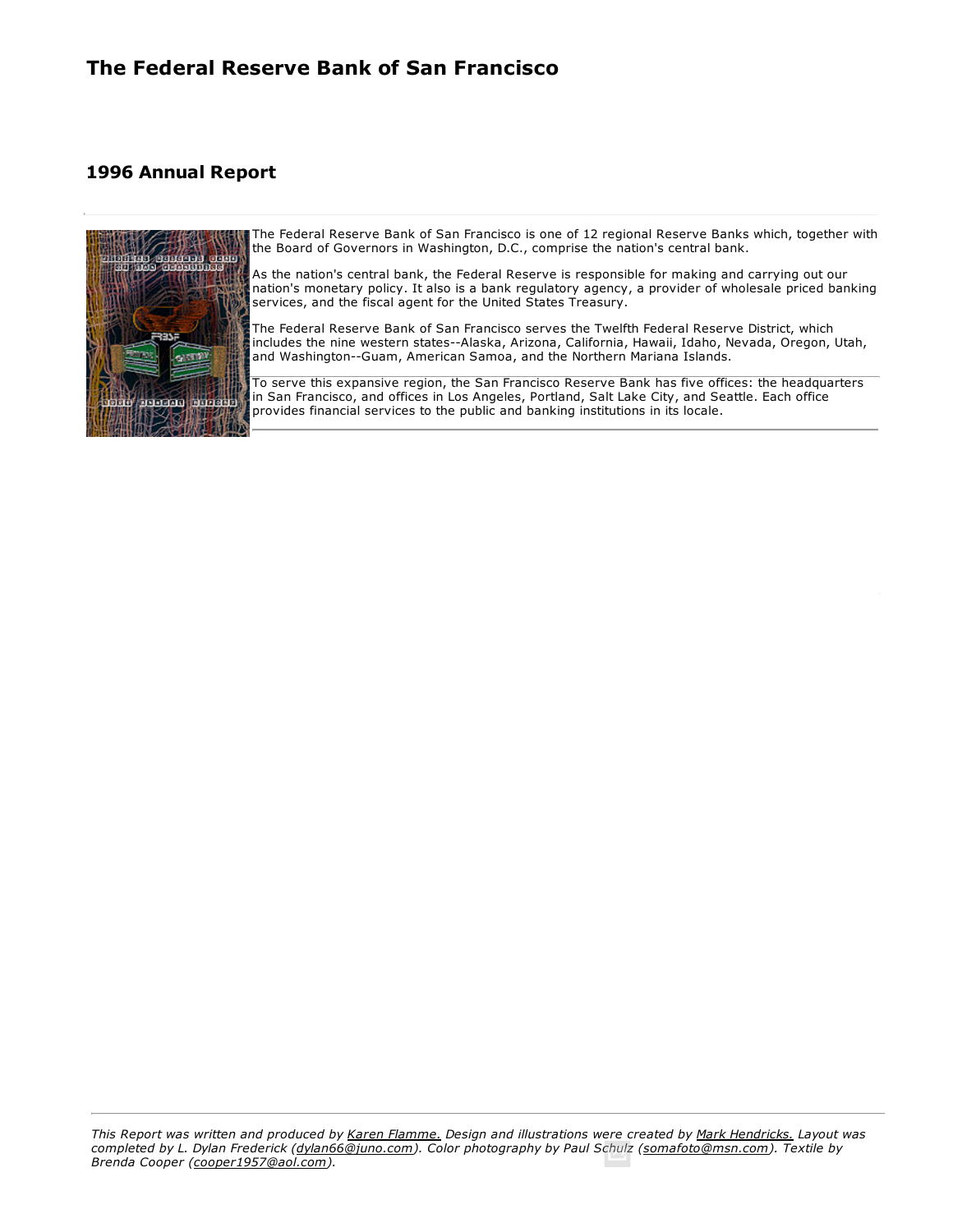## **1996 Annual Report**

## **From the Boardroom**



*From left, James A. Vohs, 1996 Deputy Chairman; Robert T. Parry, President; Judith M. Runstad, Chairman; John F. Moore, First Vice President; and Gary G. Michael, 1997 Deputy Chairman.*

This Report takes a look at one of the innovative ways we are using to serve our customers. We in the Twelfth Federal Reserve District have always felt a special challenge in finding efficient ways to serve constituents spread over 1.3 million square miles, 35 percent of the nation's area. In addition to covering these vast geographical expanses, we enjoy a diverse client base which ranges from rural to urban locations, small to large institutions, with varying needs and opportunities for interaction with the Federal Reserve. The World Wide Web gives us yet another vehicle for interacting with and providing timely information to many of these people. It is a medium which lets us, and our customers, react quickly to changing events. The site can be continually evolving and changing, making it a more dynamic medium than traditional publishing.

In a District as large and varied as this, we place a strong reliance on the input of our directors to keep us in tune with their areas and industries as we perform the important tasks of formulating monetary policy and managing the nation's financial system. We would like to thank all Twelfth District directors for their invaluable counsel and assessments of economic and financial conditions throughout the West during 1996.

We want to express our sincere thanks and appreciation to those directors who completed their terms of service during 1996: on the San Francisco Head Office Board, 1996 Deputy Chairman and immediate past Chairman of the Board, James A. Vohs (Chairman, Retired, Kaiser Foundation Health Plan, Inc., and Kaiser Foundation Hospitals, Oakland, CA), and Richard L. Mount (Chairman, President and CEO, Saratoga Bancorp, Saratoga, CA); on the Los Angeles Branch Board, Chairman, Anita E. Landecker (Western Regional Vice President, Local Initiatives Support Corporation, Los Angeles, CA), William S. Randall (President, Retired, the former First Interstate Bancorp, Los Angeles, CA), and Thomas L. Stevens, Jr. (President, Retired, Los Angeles TradeTechnical College, Los Angeles, CA); on the Portland Branch Board, Chairman, Ross R. Runkel (Professor of Law, Willamette University, Salem, OR), Cecil W. Drinkward (President and CEO, Hoffman Corporation, Portland, OR), Elizabeth (Betsy) K. Johnson (President, TransWestern, Inc., Scappoose, OR), and Marvin R. O'Quinn (Chief Operating Officer, Providence Portland Medical Center, Portland, OR); on the Salt Lake City Branch Board, Constance G. Hogland (Executive Director, Boise Neighborhood Housing Services, Inc., Boise, Idaho); and, on the Seattle Branch Board, Chairman, George F. Russell, Jr. (Chairman, Frank Russell Company, Tacoma, WA), and Thomas E. Cleveland (Chairman and CEO, Access Business Finance, Bellevue, WA). We also note here, with much sadness, the untimely loss in 1996 of a good and gifted friend and counselor, Seattle Branch Director Dr. William R. Wiley (Senior Vice President, Science and Technology Policy, Battelle Memorial Institute, Richland, WA).

Robert T. Parry

Robert T. Parry, President T. Parry, President M. Runstad, Chairman

G un TWW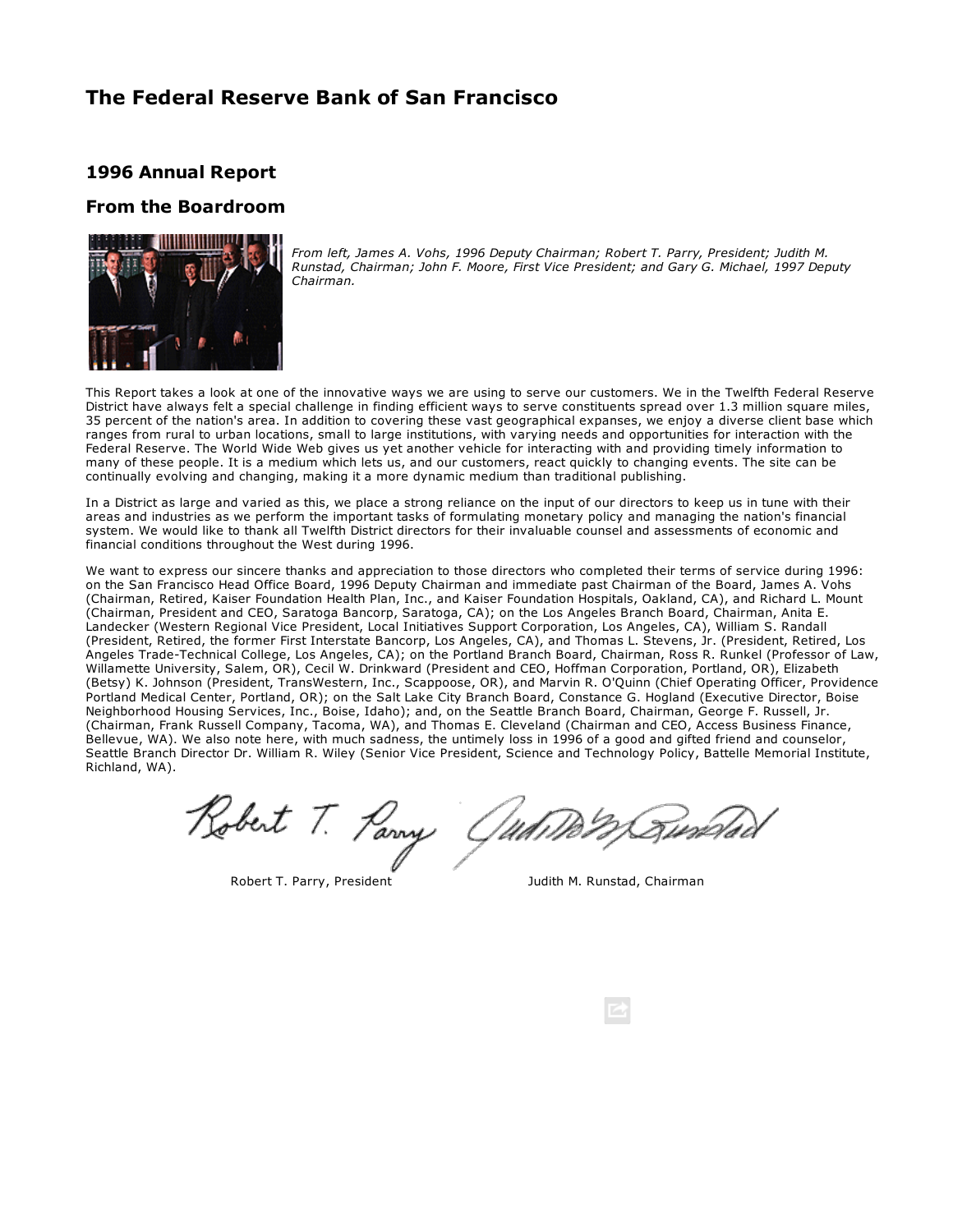## **1996 Annual Report**

## **Opening a New Office**



*No wet paint, no ribbon cutting, no fanfare just the click of a computer keystroke and it's open.*

By Karen Flamme

### **"Open 24 Hours!"**

It wasn't long ago that a sign announcing round-the-clock service was a pretty good indication that a business was willing to go to extraordinary measures to meet its customers' needs. Since then, 24-hour, walk-in service has become commonplace in a number of industries. Today, to keep ahead of, or even abreast of the competition, many businesses are taking a leap into cyberspace and opening virtual offices that are accessible 24 hours a day, 365 days a year, to customers around the world. And the best part is that customers can access these offices from the comfort of their homes, offices, or neighborhood coffeehouses. In the spring of 1996, the Federal Reserve Bank of San Francisco opened just such an office on the World Wide Web.

Our address -- / -- leads customers to the entrance of the FedWest GateWay, a portal to information from and about the Federal Reserve Bank of San Francisco. It's as accessible to a banker in downtown Los Angeles as it is to a rancher in eastern Oregon, a teacher in Connecticut, or a student in Switzerland.

What's the magic that makes it possible? The World Wide Web is, basically, a system which allows easy access to, and sharing of information on, the Internet a gigantic, free computer network. A site on the web, such as FedWest GateWay, is a place where you can call up and read, download, or interact with, documents and graphics with the click of a mouse. In addition, highlighted words or phrases within documents serve as links to web sites anywhere in the world. The number of web users grows exponentially. Suffice it to say they number in the millions and reside in virtually every country.

Using the "build it and they will come" philosophy, we did, and you have. Visitors to FedWest GateWay now number about 4,000 a week--a number that is steadily growing--and come to us from around the world.

We are proud to say that FedWest GateWay has been awarded a 4-star rating by the Magellan guide, a directory which rates and reviews Internet sites and Internet appeal. It was featured in the Bay Area on KRON-TV as the Web Site of the Day, and was cited by a

columnist in The Californian newspaper as "one of the best designed web sites I have ever come across."

In educating the public about the Federal Reserve System's purposes and functions and role as fiscal agent for the United States Treasury, the Web is proving to be an efficient and cost-effective way to reach constituents within our nine-state District and beyond. In an era in which it is increasingly difficult to know who wants and needs information about the economy, the Federal Reserve, and the services we provide, the Web gives us a way to publish various kinds of information quickly and inexpensively and let our customers choose what they need when they need it. It is easily accessible, educational, and engaging, allowing users to receive information nearly instantaneously, explore, select what they want, and communicate with us whenever convenient. In addition, interactive features which let users give us feedback allow us to learn from and about our public.

Information organization is one of the biggest challenges to web site developers. A common complaint about the Internet is that there is so much information available on it that it is difficult for users to find what they need quickly and efficiently. Our clients want to navigate easily to the information they need without becoming snared in a frustrating and time-consuming tangle of information overload.

To avoid the snares and tangles, FedWest GateWay is organized in sections, grouping similar information together with similar usage patterns. Distinct graphics and easy-to-follow menus provide overviews of the contents and guide users to their destinations.

for depth of content, ease of exploration, the glossary, perform searches, and give feedback. FedWest GateWay is currently arranged into seven sections: Inside the FRBSF, Economic Research, Treasury Securities or Savings Bonds, Economics Education, Banking and Finance in the West, Federal Reserve System, and Community Affairs. Within each of these sections there are subsections which further define the available choices and offer links to other relevant sites. At every point it is easy to retrace your steps, back up to main menus, find out what's new on the site, access



**[Inside](http://www.frbsf.org/federalreserve/index.html) the FRBSF** What better than the Golden Gate Bridge and seal of the Twelfth Federal Reserve District to let you know graphically you are entering a world of information about the Federal Reserve Bank of San Francisco? Designed to entice the casual web browser, business person, student, or job seeker, this section is broken into five categories.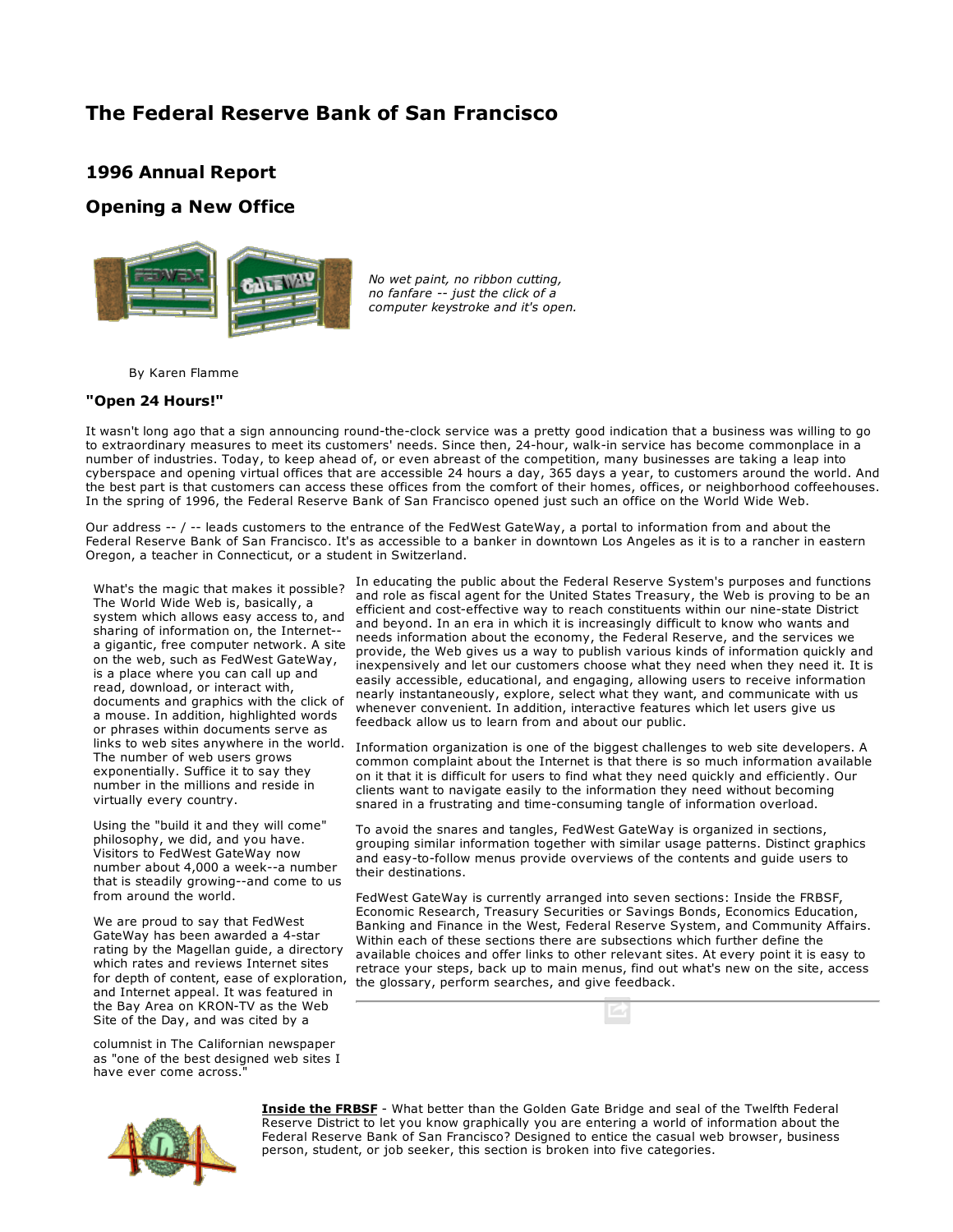**Treasury [Securities](http://www.frbsf.org/federalreserve/system/treasury.html) or Savings Bonds** The site's most popular area is introduced by a graphic of stately columns whose clickable buttons lead visitors to information about Treasury Securities or Savings Bonds. As fiscal agent of the United States Treasury, this Bank provides direct sales and service of marketable Treasury securities.



**[Economic](http://www.frbsf.org/publications/economics/review/index.html) Research** Charts and graphs about the economy visually lead you into the three subsections which comprise Economic Research.

**[Economics](http://www.frbsf.org/education/index.html) Education** - This gate opens onto a blackboard symbolizing resources designed especially for teachers and students.

> **[Banking](http://www.frbsf.org/banking/index.html) and Finance in the West** Here a ranchstyle gate opens to a banc card symbolizing the growing importance of electronic banking and finance. As the central bank for the geographically largest and most populated district in the Federal Reserve System, the [San Francisco](http://www.frbsf.org/publications/federalreserve/annual/1996/opening.html#sidebar) Reserve Bank has plenty to keep track of in the way of banking and finance. Feedback features on the Web let us find out our customers' needs and wants and be responsive to them. This helps us fulfill our mission of keeping the nation's payments system operating efficiently and safely. From local banks in Alaskan outposts to multi-

branch urban financial institutions, we are committed to providing information and services for and about our customers.

**[Community](http://www.frbsf.org/community/index.html) Affairs** Among its varied functions, the Federal Reserve produces newsletters, reports, seminars, workshops, and conferences and encourages banks to work with community organizations to promote local economic development.





Federal [Reserve](http://www.frbsf.org/federalreserve/system/index.html) System - Basic information about what the Federal Reserve System is and what it does, as well as other governmental resources, can be found at this location on the site.

By the time you exit FedWest GateWay -- our virtual office -- we trust you will feel your visit was rewarding. We hope that you found the information you came for; learned something new; communicated with us; were entertained; and will visit us at this office again soon -- remember, it's open 24 hours.

It's only fitting that giving good customer service in the West would include using the most advanced technology, and the entire Twelfth District is sure to benefit from currently emerging technologies. According to a recent study by the Bay Area Economic Forum, "The San Francisco Bay Area is clearly at the cutting edge of the emerging knowledge-based economy in the U.S. It leads all other regions in key indicators: the largest share of college and advanced degrees; more and better research centers; more than double the average number of patents per employee; the largest share of high tech exports; and three times the commercial Internet domains.

"There are also many exciting new Internet companies," the report continues. "One company is pioneering methods for conducting cash transactions over the Internet in a secure way, and another is working with the larger banks to develop standards for bank payments over the Internet.

"The Bay Area is also the birthplace of many of the fastest growing financial services companies in the U.S....due in part to the fact that unprecedented links have been formed between the traditional banking community and the region's cutting-edge information and computing services companies. The close proximity between the Bay Area's financial institutions and information technology companies promotes partnering and cross-industry learning."

> The Bay Area: Leading the Transition to a Knowledge-Based Economy Published by the Bay Area Economic Forum, August 1996 <http://netra1.abag.ca.gov/bayarea/commerce/baef.html>

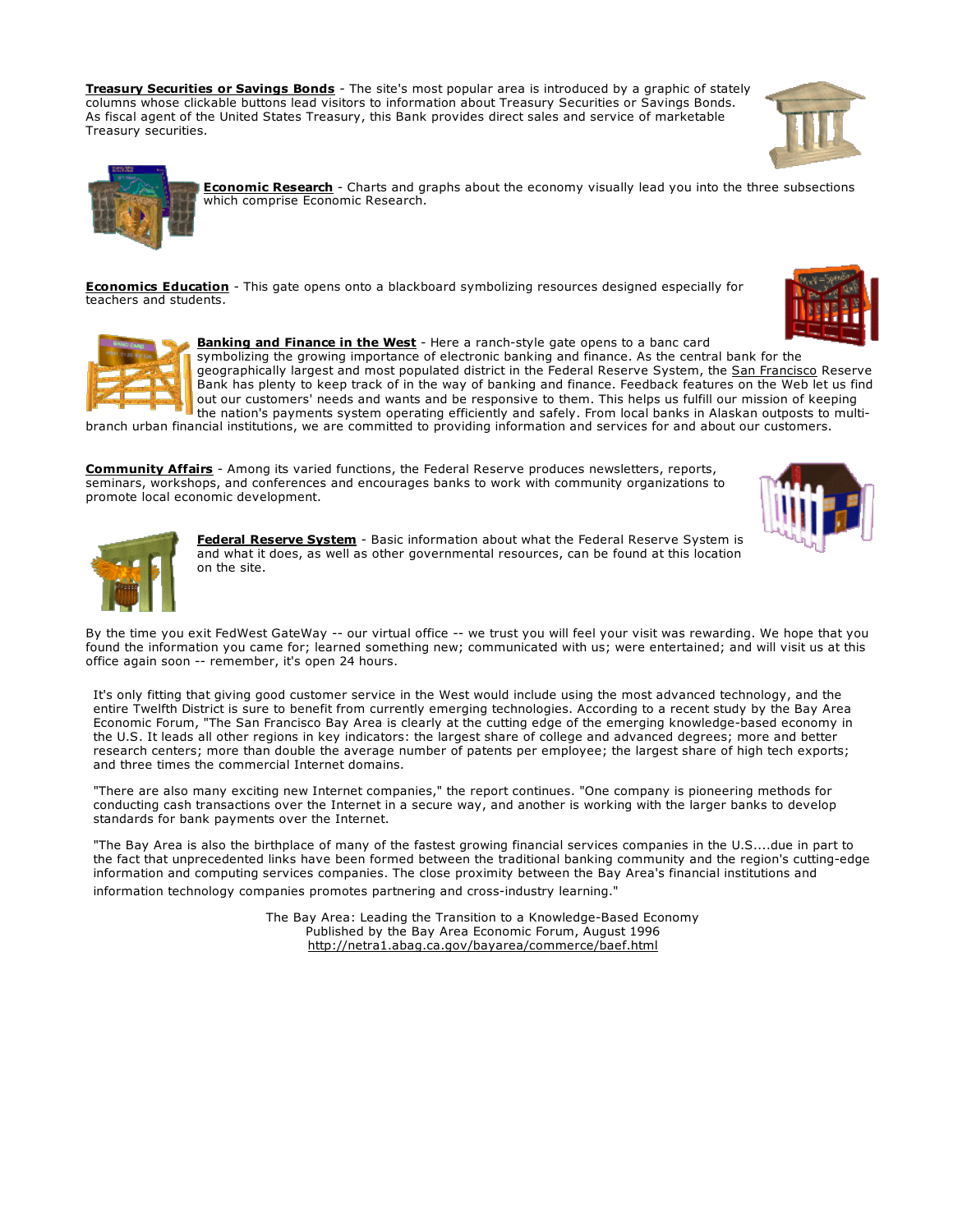## **1996 Annual Report**

## **Executive Committee, Officers, and Branch Operations**

- Executive Committee
- Bank Officers
- Branch Officers
- Los Angeles Branch
- Northern Region
- Portland Branch
- Salt Lake City Branch
- Seattle Branch

**Branch Operations** 

## **Executive Committee**



*From left, Elizabeth K. Christensen, Senior Vice President; John F. Moore, First Vice President and Chief Operating Officer; Robert T. Parry, President and Chief Executive Officer; Jack H. Beebe, Senior Vice President and Director of Research; Terry S. Schwakopf, Senior Vice President; and Gordon R. G. Werkema, Executive Vice President.*

### **Bank Officers**

*As of December 31, 1996*

Robert T. Parry President and Chief Executive Officer

John F. Moore First Vice President and Chief Operating Officer

Jack H. Beebe Senior Vice President and Director of Research

Elizabeth K. Christensen Senior Vice President

Sara K. Garrison Senior Vice President

Michael J. Murray Senior Vice President

Terry S. Schwakopf Senior Vice President

Laurence Washtien Senior Vice President

D. Kerry Webb Senior Vice President

S. Jean Hinrichs General Auditor

Robert D. Mulford Vice President, General Counsel

Susan A. Sutherland Director

Kenneth M. Kinoshita Associate General Counsel

Beatrice K. Ashburn Assistant Vice President

Paige Birdsall Assistant Vice President

Sylvia A. Cunningham Assistant Vice President

Gail A. Garvey Assistant Vice President

Elaine Geller Assistant Vice President

Todd Glissman Assistant Vice President

John S. Hsiao

Assistant Vice President

Peter K. C. Hsieh Assistant Vice President

Deborah S. Jackson-Duke Assistant Vice President

Lelia M. Jones Assistant Vice President

Craig B. Knudsen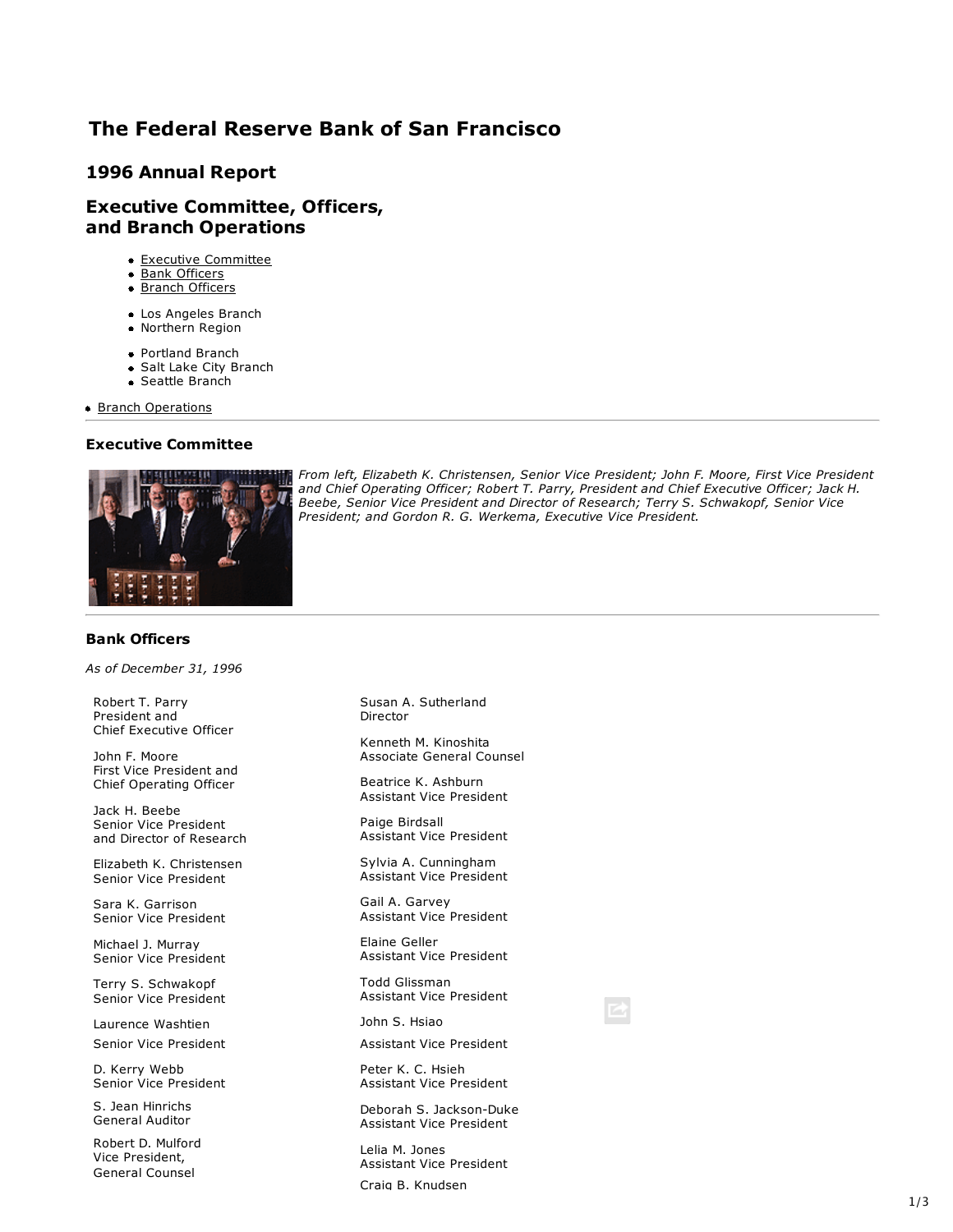and Ethics Officer

Elizabeth R. Masten Vice President and Secretary of the Board

Barbara J. Contini Vice President

Frederick T. Furlong Vice President

William K. Ginter Vice President

Reuven Glick Vice President

John P. Judd Vice President and Associate Director of Research

Ronald E. Mitchell, Jr. Vice President

Susan Porterfield Vice President

Douglas R. Shaw Vice President and Counsel

W. Gordon Smith Vice President

Sallie H. Weissinger Vice President and Director of Public Information

Patricia A. Welch Vice President

James M. Barnes Director

Kenneth R. Binning Director

Harold H. Blum Director

Nancy Emerson Director

Eliot E. Giuili Director

Donald R. Lieb Director

John Y. C. Lin Director

Craig B. Knudsen Assistant Vice President

Ellsworth E. Lund, Jr. Assistant Vice President

Bonnie R. Allen Assistant Vice President

Elizabeth M. O'Shea Assistant Vice President

Philip M. Ryan Assistant Vice President

W. Starr Seegmiller Assistant Vice President

James J. Tenge Assistant Vice President

Thomas R. Thaanum Assistant Vice President

David W. Walker Assistant Vice President

Jim Callahan Audit Officer

Angela D'Alessandro Examining Officer

Louis "Skip" George District Security Officer

Beverley-Ann Hawkins Automation Resources Officer

Michael E. Johnson Applications Officer

Mark Levonian Research Officer

Joy Hoffmann Molloy Community Affairs Officer

Brian Motley Research Officer

Gary P. Palmer Financial Analysis Officer

Darren S. Post Officer, ACH, Business Development and Electronic Product Support

Glenn D. Rudebusch Research Officer

Bharat Trehan Research Officer

Elizabeth L. Wood Systems Officer

### **Branch Officers**

#### **Los Angeles Branch**

Mark Mullinix Senior Vice President

Sean J. Rodriguez Vice President and Assistant Branch Manager

Darcy J. Coulter Director

Nancy Olmstead Director

Robert C. Johnson Assistant Vice President

Roger W. Replogle Assistant Vice President

Rachel A. Romero Assistant Vice President

Dale L. Vaughan Assistant Vice President

fficers.html 2/3 Marla E. Borowski fficers.html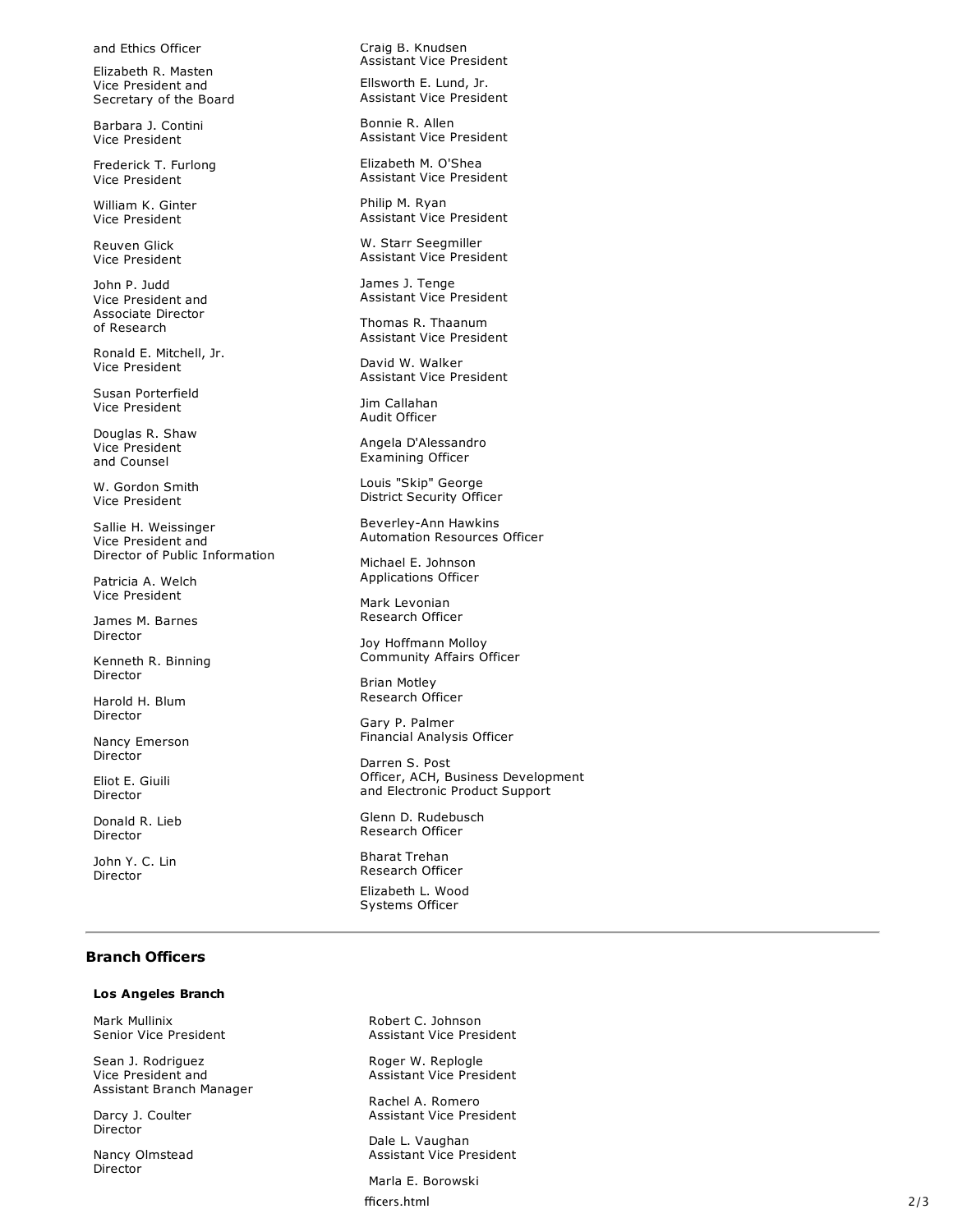Officer, Custodies Services

Linda Westerschulte Officer, Personnel/FP&C

#### **Northern Region**

*Gordon Werkema Executive Vice President*

## **Portland**

Raymond H. Laurence Senior Vice President

Mary E. Lee Assistant Vice President

Robert D. Long Assistant Vice President

Robin A. Rockwood Assistant Vice President

#### **Seattle**

Gale P. Ansell Assistant Vice President

Jimmy F. Kamada Assistant Vice President

Kenneth L. Peterson Assistant Vice President

Michael J. Stan Assistant Vice President

### **Branch Operations**



**Salt Lake City**

Andrea P. Wolcott Vice President

Jed W. Bodily Assistant Vice President

Gerald R. Dalling Assistant Vice President

Richard B. Hornsby Assistant Vice President

Thomas P. McGrath Assistant Vice President

*From left, Mark Mullinix, Senior Vice President, Los Angeles; Andrea P. Wolcott, Vice President, Salt Lake City; Gordon R. G. Werkema, Executive Vice President, Northern Region; and Raymond H. Laurence, Senior Vice President, Portland.*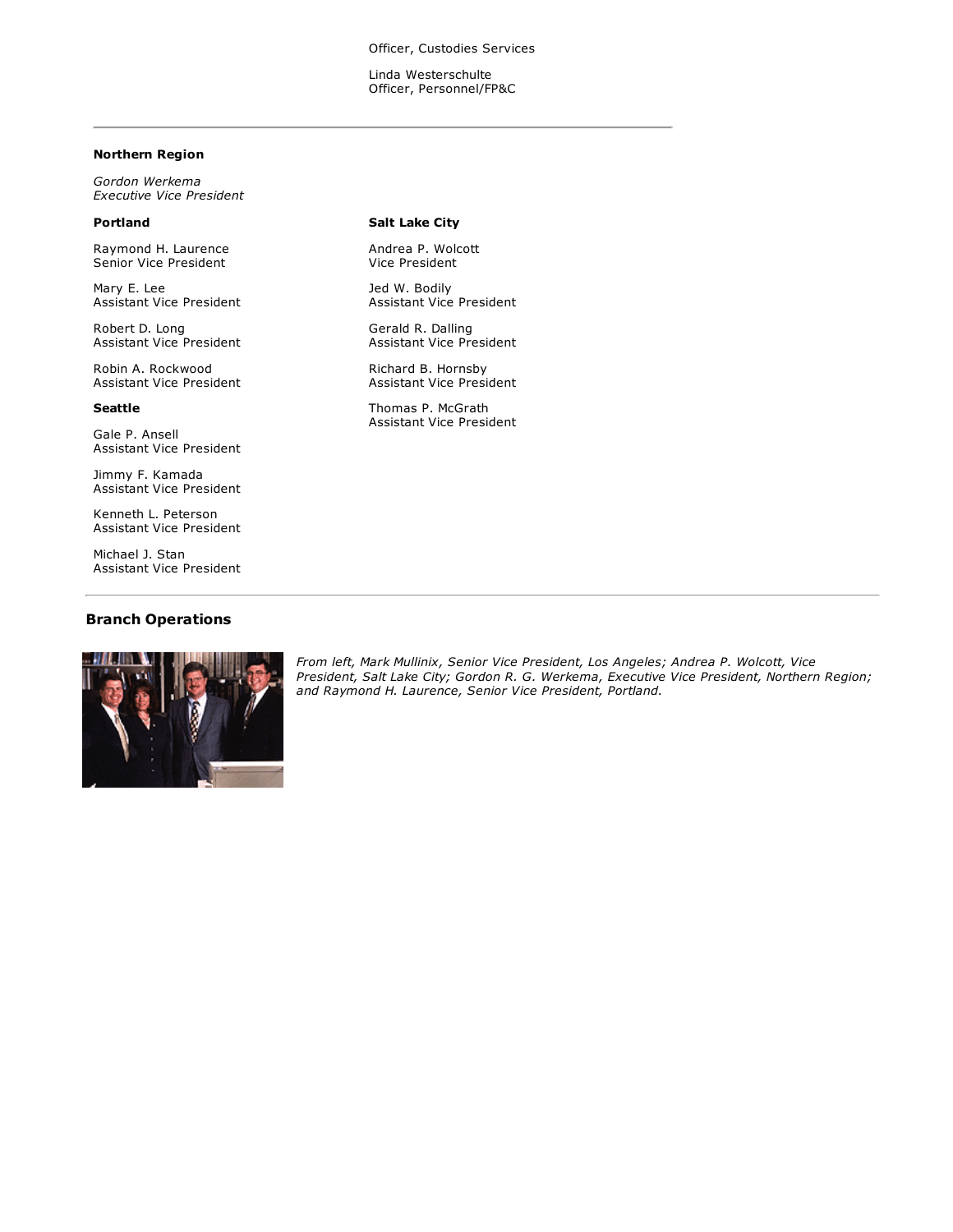## **1996 Annual Report**

## **Highlights of 1996**

Keeping the nation's payments system operating smoothly and efficiently continues to be a challenge to the regional Reserve Banks as the needs of our customers change and expand rapidly. We are developing new technologies and customized solutions to creatively tailor the banking services we offer to depository institutions and the federal government. There were several notable milestones in 1996.

It's our job to make sure there is enough coin and currency in circulation to meet the public's demand. In fact, the warehousing, shipping, processing, and handling of currency are major functions of the Reserve Banks. This was an especially notable challenge in 1996 as we introduced the redesigned \$100 bill to the public in March. The redesigned bills include new or modified features to improve security and stay ahead of counterfeiters and advances in technology which make it easier to reproduce currency. A seamless introduction of the new currency into the money stream was essential.

We began storing the new notes at all of our five offices as early as January to make sure we had enough on hand to release the end of March. But before that, in the third quarter of 1995, we held 20 customer education seminars in seven states throughout the Twelfth District. In addition to the seminars, we distributed information kits; circulated an informational video with reasons for the redesign, circulation plans, and recognizable features of the redesigned currency; and staffed an information desk to assist customers with any questions regarding the new currency.

To facilitate the smooth rollover of \$100s in foreign markets, Extended Custodial Inventories (ECIs) were established and managed by the Federal Reserve Bank of New York in London, Frankfurt, and Zurich. These ECIs strategically stockpiled inventories in key markets and geographic redistribution centers to minimize inventory limitations imposed by flight schedules and in-transit insurance ceilings.

Were we successful? Currently, approximately 60 percent of all \$100s flowing back to our Bank are the newly designed notes, and they now make up 32.7 percent of the 2.6 billion notes in circulation.

But all transactions are not handled in cash. In fact, check volume, contrary to forecasters' predictions, continues to increase, and handling paper checks and the related movement of funds remain costly and labor intensive. Approximately 63 billion checks are written each year in the United States, a number which is expected to continue to grow over the next several years.

Converting these paper checks to electronic data is one way to expedite check clearing. Electronic Check Presentment (ECP), for example, provides financial institutions with an electronic file of check data in advance of the delivery of the physical checks from the Federal Reserve, allowing earlier identification of fraud, decreased clearing times, and reduced reliance on transportation.

During 1996, the Bank introduced check imaging as a complement to such electronic products as ECP. Check imaging takes a digital picture of a check and saves it in digital, computer-file form for retrieval when needed. This process, in essence, turns a paper check into an electronic "picture" which is easier to organize, distribute, store, and access. ECP, together with check images, allows banks and their cash management customers to address fraud and risk concerns up to 12 hours earlier than if they had to wait for the arrival of physical checks. Retrieving check images from computer storage systems also speeds response time in handling customer balance inquiries, requests for check clearing information, and requests for check copies, resulting in operational efficiencies and improved customer service. The Bank's check image product line is flexible and can be easily customized to meet a variety of needs.

Electronic funds transfer is a faster and more secure method of payment than either cash or check. The automated clearing house (ACH) is an electronic funds transfer system. This nationwide network processes electronically originated credit and debit transfers such as direct deposit payroll payments and corporate payments to contractors and vendors. During 1996 the Federal Reserve System converted to a new centralized ACH application software, Fed ACH. This software enabled us to significantly reduce fees and provide depository institutions with greater control over how they access, process, and settle ACH transactions. Because ACH transactions are processed from one central computer site within the Federal Reserve System, items no longer have to be transmitted from one Federal Reserve district to another.



In addition, customers have expanded file delivery options and enhanced on-line access. This means they can have greater processing flexibility and provide their customers with time-critical ACH payments more quickly.

The Federal Reserve also holds U.S. government securities in safekeeping as book entries --electronic records rather than paper certificates--for depository institutions. During 1996, the Federal Reserve Bank of San Francisco also installed new software in this service. This software, which is referred to as NBES (New Book-Entry System), provides for centralized computer processing at a single site with standardized services to depository institutions. NBES offers an increased number of accounts available to users; improved contingency and disaster recovery capabilities; quick wire transfers for all transactions; and enhanced reporting features.

Operational controls in the Los Angeles Branch Cash area received an unusual amount of scrutiny in 1996. As a result of an internal compliance team's findings of errors in a Los Angeles Cash administrative report, the General Accounting Office reviewed the department's statistical reporting processes and noted possible concerns regarding the integrity of cash accounting and financial controls. By year-end, results of an internal audit, a Board of Governors examination, an unannounced vault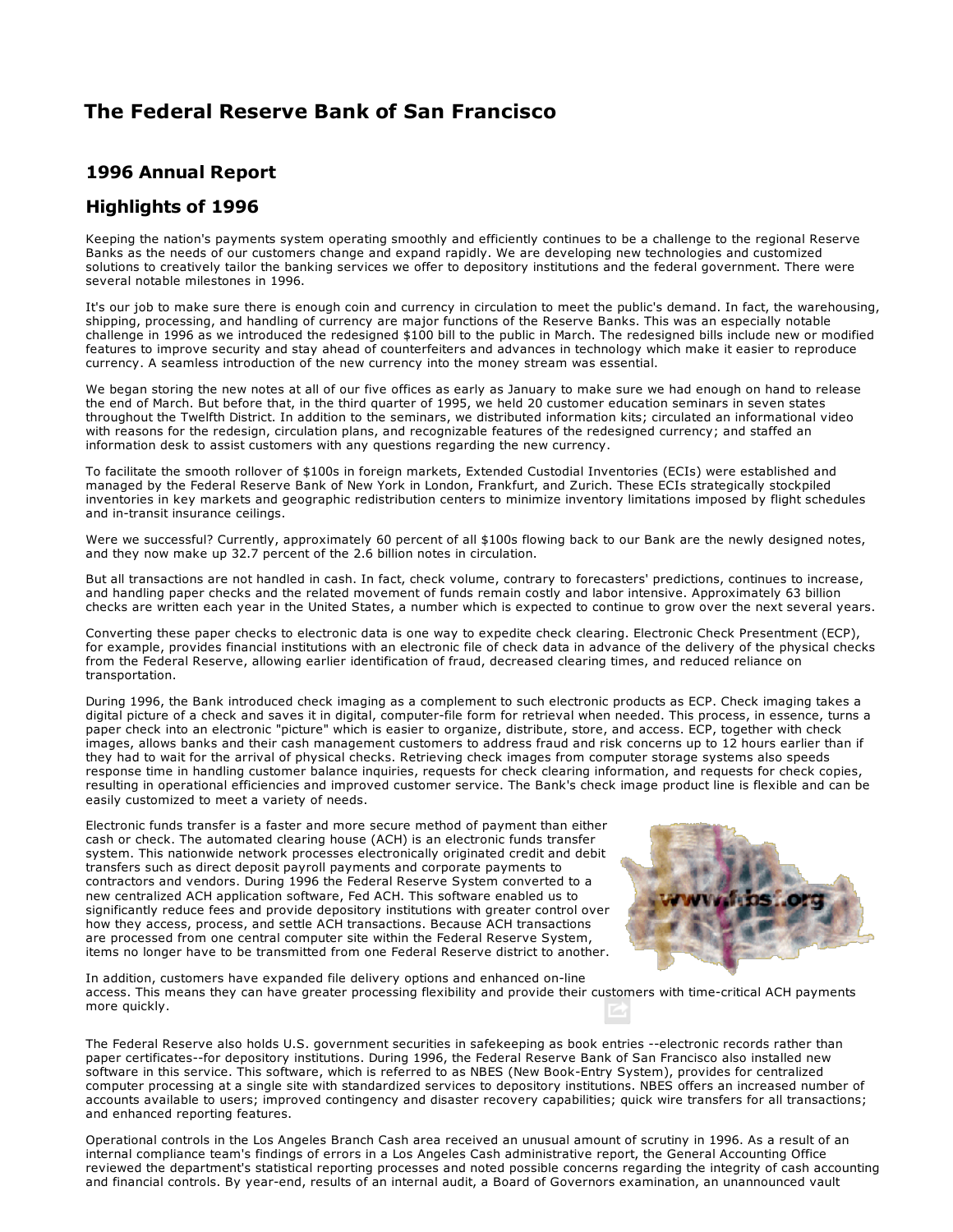count, and an independent, external accounting firm's review all pointed to the soundness of our operational controls and the integrity of our overall cash operation.

### **Economic Research**

Research during 1996 addressed policy-related issues, including U.S. monetary policy, international topics, and the effects of banking industry restructuring. Staff published extensively both in Bank publications and outside academic journals.

Monetary policy studies covered such topics as the effect of policy on the economy, indicators of future inflation, and the way in which the Fed sets the stance of monetary policy in response to economic developments. International topics included monetary policy targets in the United Kingdom, New Zealand, and Japan; exchange rate risk and trade flows; and exchange rate exposure and crises. Banking studies looked at efficiency, the pricing of financial services, and the availability of credit. This research formed the basis for extensive briefings of senior management on monetary and regulatory policy, as well as economic developments in the western United States and the Pacific Basin.

Furthering the Bank's ongoing efforts to promote cooperation and share research among Pacific Basin countries, our Center for Pacific Basin Monetary and Economic Studies held a conference, "Managing Capital Flows and Exchange Rates: Lessons from the Pacific Basin." The department also co-hosted an academic conference with the Center for Economic Policy Research at Stanford University. Papers at that conference examined the measurement and management of monetary policy.

### **Banking Supervision and Regulation**

The supervision and regulation function in 1996 was significantly affected by rapid changes in the industry brought on by increased industry consolidation, interstate branching and banking, and the development of electronic banking products and services. Specific emphasis was placed on risk management, concentrating on increasing the value of the supervisory process and ensuring its efficiency and effectiveness for our customers.

To achieve delivery of a more effective, risk-focused, and seamless supervisory approach, the Consumer Compliance and Community Affairs and Bank Supervision and Regulation departments were merged into one division.

At year-end there were 62 state member banks in the District. There were also 210 holding companies with assets totaling \$522 billion, 120 branches and agencies of foreign banks, 8 Edge and Agreement corporation offices, and 40 representative offices.

Overall applications activity declined as the total number of applications filed during 1996 reached 291 as compared to 310 in 1995. This level, while slightly reduced from the prior year's activity, continues to reflect the expansion and consolidation of the industry. Applications to form bank holding companies declined from 54 during 1995 to 26 in 1996, and merger applications by state member banks declined by half in 1996.

The Twelfth District continued to provide guidance and direction on community reinvestment throughout the nine Western states. Community Affairs co-sponsored, with the American Bankers' Association and the Small Business Administration, the 1996 National Community Development Lending Conference. Later in the year, the unit sponsored its annual Community Reinvestment conference, entitled "The New CRA: Focus on the Future." It also sponsored two one-day small business lending conferences and a conference on electronic banking and its implications for consumers, and facilitated numerous other meetings. Staff also coordinated a series of seven public meetings on the proposed merger between First Interstate Bank of California and Wells Fargo Bank, with approximately 550 individuals providing their comments on CRA activity of these banks.

In the area of community development, the Bank provided leadership to the Association of Reinvestment Consortia for Housing, and consulted with Seattle-based banks on the formation of the Seattle Small Business Lenders Association's "One Stop Capital Shop." To assist banks in identifying local investment opportunities, the unit held bi-monthly roundtables in Boise, Las Vegas, Los Angeles, Salt Lake City, San Francisco, and Seattle.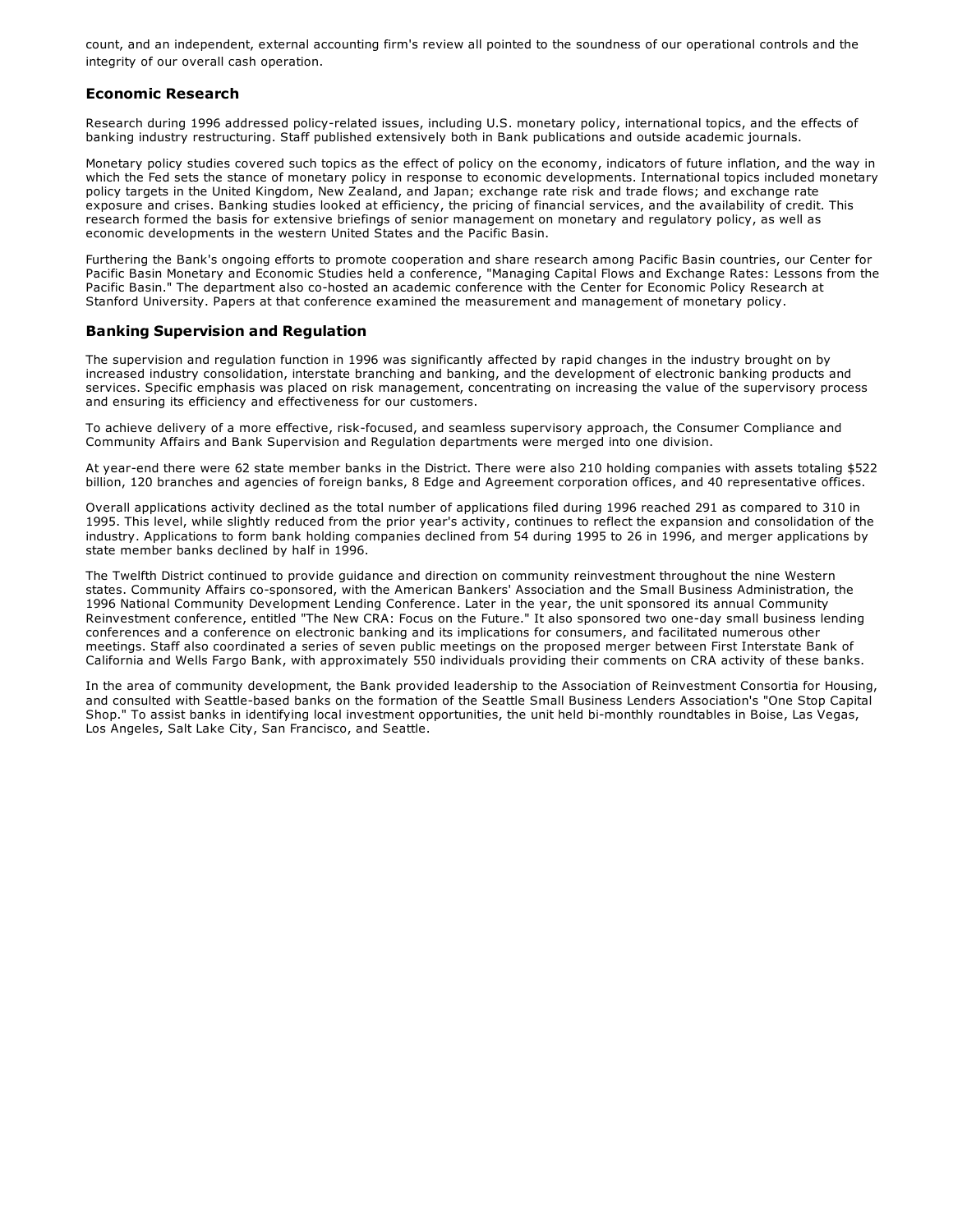# **1996 Annual Report**

# **Summary of Operations**

|                                                   | Volume (in thousands) |           |           |
|---------------------------------------------------|-----------------------|-----------|-----------|
|                                                   | 1994                  | 1995      | 1996      |
| <b>Custody Services</b>                           |                       |           |           |
| Cash Services                                     |                       |           |           |
| Currency notes paid into circulation              | 4,212,494             | 4,298,035 | 4,317,704 |
| Food stamp coupons processed                      | 694,306               | 753,589   | 748,535   |
| <b>Securities Services</b>                        |                       |           |           |
| Other Treasury original issues                    | 216                   | 201       | 125       |
| Book-entry securities processed                   | 805                   | 894       | 829       |
| <b>Payments Services</b>                          |                       |           |           |
| <b>Check Services</b>                             |                       |           |           |
| Commercial checks collected                       | 2,269,690             | 2,082,513 | 2,188,856 |
| Government checks processed                       | 69,567                | 67,148    | 61,741    |
| Return items processed                            | 29,941                | 30,569    | 32,767    |
| <b>Electronic Payments Services</b>               |                       |           |           |
| Wire transfers processed                          | 19,507                | 20,146    | 22,113    |
| Automated clearinghouse<br>transactions processed | 459,032               | 525,549   | 404,974   |
| <b>Discounts and Advances</b>                     |                       |           |           |
| Total discounts and advances*                     | 587                   | 482       | 461       |
| Number of financial<br>institutions accommodated* | 56                    | 66        | 83        |
| *Whole number (not in thousands)                  |                       |           |           |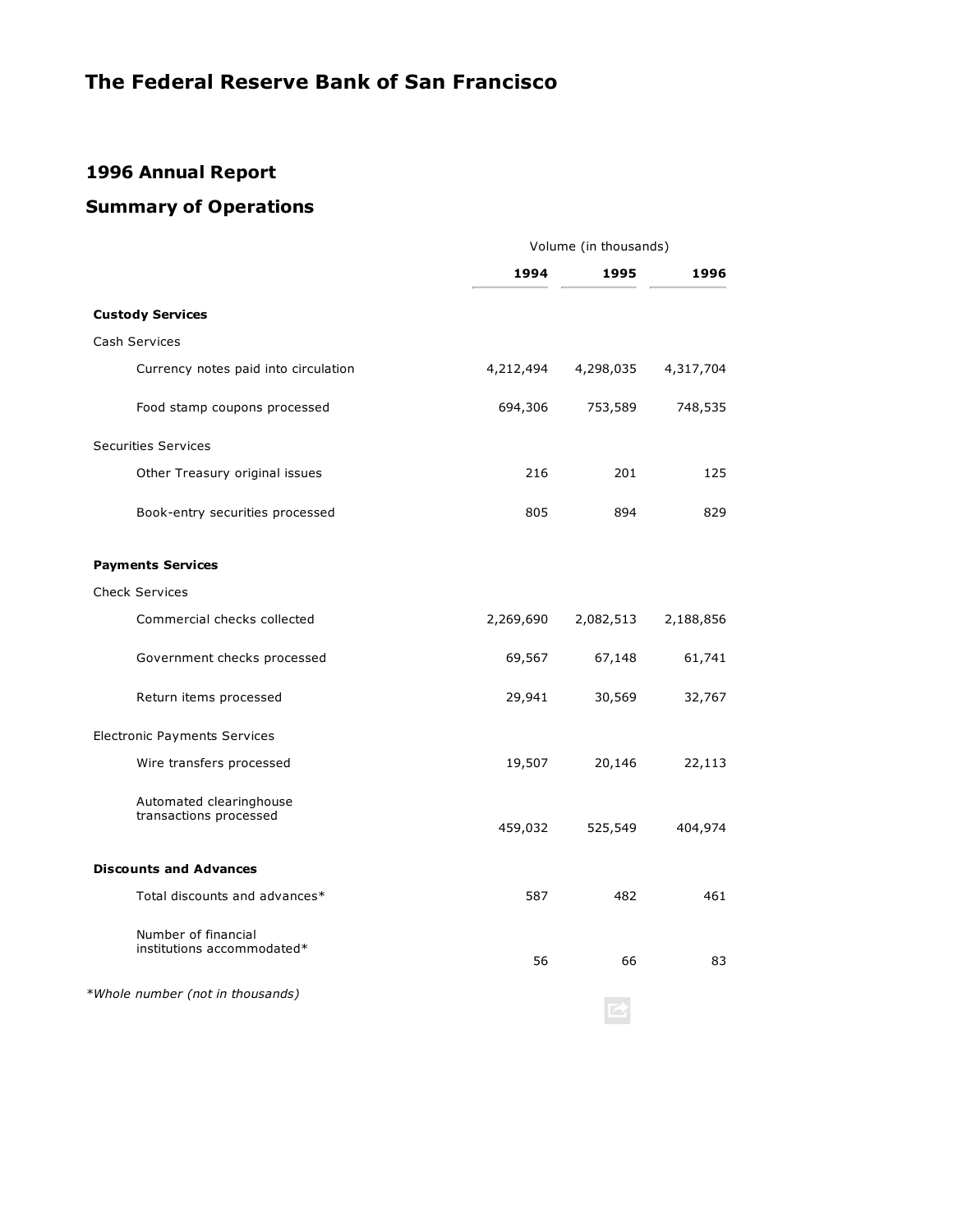# **1996 Annual Report**

# **Statement of Condition**

|                                                                            | (in millions) |               |
|----------------------------------------------------------------------------|---------------|---------------|
|                                                                            | Dec. 31, 1996 | Dec. 31, 1995 |
| <b>Assets</b>                                                              |               |               |
| Gold certificates                                                          | \$1,067       | \$1,036       |
| Special drawing rights certificates                                        | 957           | 977           |
| Coin                                                                       | 74            | 37            |
| Items in process of collection                                             | 1,873         | 574           |
| Loans to depository institutions                                           | 15            | 103           |
| U.S. government and<br>federal agency securities, net                      | 33,393        | 30,308        |
| Investments denominated<br>in foreign currencies                           | 2,631         | 2,935         |
| Accrued interest receivable                                                | 301           | 308           |
| Interdistrict settlement account                                           | 23,441        | 5,351         |
| Bank premises and equipment, net                                           | 220           | 206           |
| Other assets                                                               | 23            | 26            |
| Total assets                                                               | \$63,995      | \$41,861      |
| <b>Liabilities and Capital</b>                                             |               |               |
| Liabilities:                                                               |               |               |
| Federal Reserve notes outstanding, net                                     | \$56,905      | \$35,901      |
| Deposits:                                                                  |               |               |
| Depository institutions                                                    | 3,612         | 4,188         |
| Other deposits                                                             | 22            | 20            |
| Deferred credit items                                                      | 1,575         | 533           |
| Statutory surplus transfer<br>due U.S. Treasury                            | 49            | 0             |
| Interest on Federal Reserve notes<br>due U.S. Treasury                     | 0             | 54            |
| Accrued benefit cost                                                       | 70            | 69            |
| Other liabilities                                                          | 17            | 12            |
| <b>Total liabilities</b>                                                   | 62,250        | 40,777        |
| Capital:                                                                   |               |               |
| Capital paid-in                                                            | 880           | 542           |
| Surplus                                                                    | 865           | 542           |
| Total capital                                                              | 1,745         | 1,084         |
| Total liabilities and capital                                              | \$63,995      | \$41,861      |
| The accompanying notes are an integral part of these financial statements. |               |               |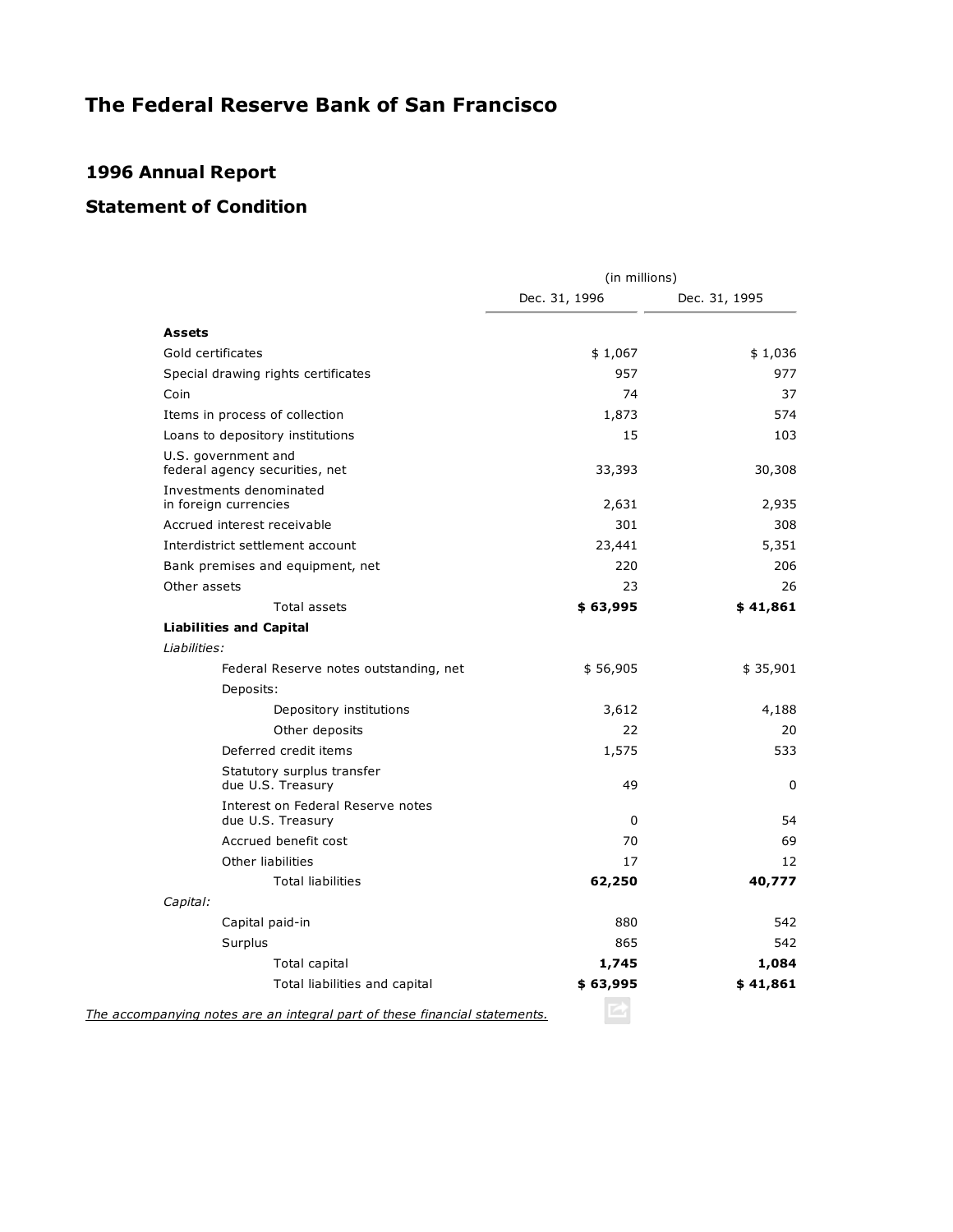# **1996 Annual Report**

# **Statement of Income**

|                                                                   | (in millions)<br>for the years ended |               |
|-------------------------------------------------------------------|--------------------------------------|---------------|
|                                                                   | Dec. 31, 1996                        | Dec. 31, 1995 |
| Interest income:                                                  |                                      |               |
| Interest on U.S. government securities                            | \$1,967                              | \$1,979       |
| Interest on foreign currencies                                    | 61                                   | 109           |
| Interest on loans to depository institutions                      | $\mathbf{1}$                         | 1             |
| Total interst income                                              | 2,029                                | 2,089         |
| Other operating income:                                           |                                      |               |
| Income from services                                              | 82                                   | 76            |
| Reimbursable services to government<br>agencies                   | 18                                   | 18            |
| Foreign currency gains (losses), net                              | (228)                                | 140           |
| Government securities gains, net                                  | 3                                    | 0             |
| Other income                                                      | 3                                    | 5             |
| Total other operating income<br>(loss)                            | (122)                                | 239           |
| Operating expenses:                                               |                                      |               |
| Salaries and other benefits                                       | 143                                  | 139           |
| Occupancy expense                                                 | 16                                   | 15            |
| Equipment expense                                                 | 19                                   | 17            |
| Cost of unreimbursed Treasury services                            | 5                                    | 6             |
| Assessments by Board of Governors                                 | 58                                   | 52            |
| Other expenses                                                    | 67                                   | 56            |
| Total operating expenses                                          | 308                                  | 285           |
| Income before cumulative effect of accounting<br>change           | 1,599                                | 2,043         |
| Cumulative effect of change in accounting                         | 0                                    | (6)           |
| principle                                                         |                                      |               |
| Net income prior to distribution                                  | \$1,599                              | \$2,037       |
| Distribution of net income:                                       |                                      |               |
| Dividends paid to member banks                                    | \$41                                 | \$ 32         |
| Transferred to surplus                                            | 338                                  | 30            |
| Payments to U.S. Treasury as interest on<br>Federal Reserve notes |                                      |               |
|                                                                   | 852                                  | 1,975         |
| Payments to U.S. Treasury as required by<br>statute               | 368                                  |               |
|                                                                   | \$1,599                              | \$2,037       |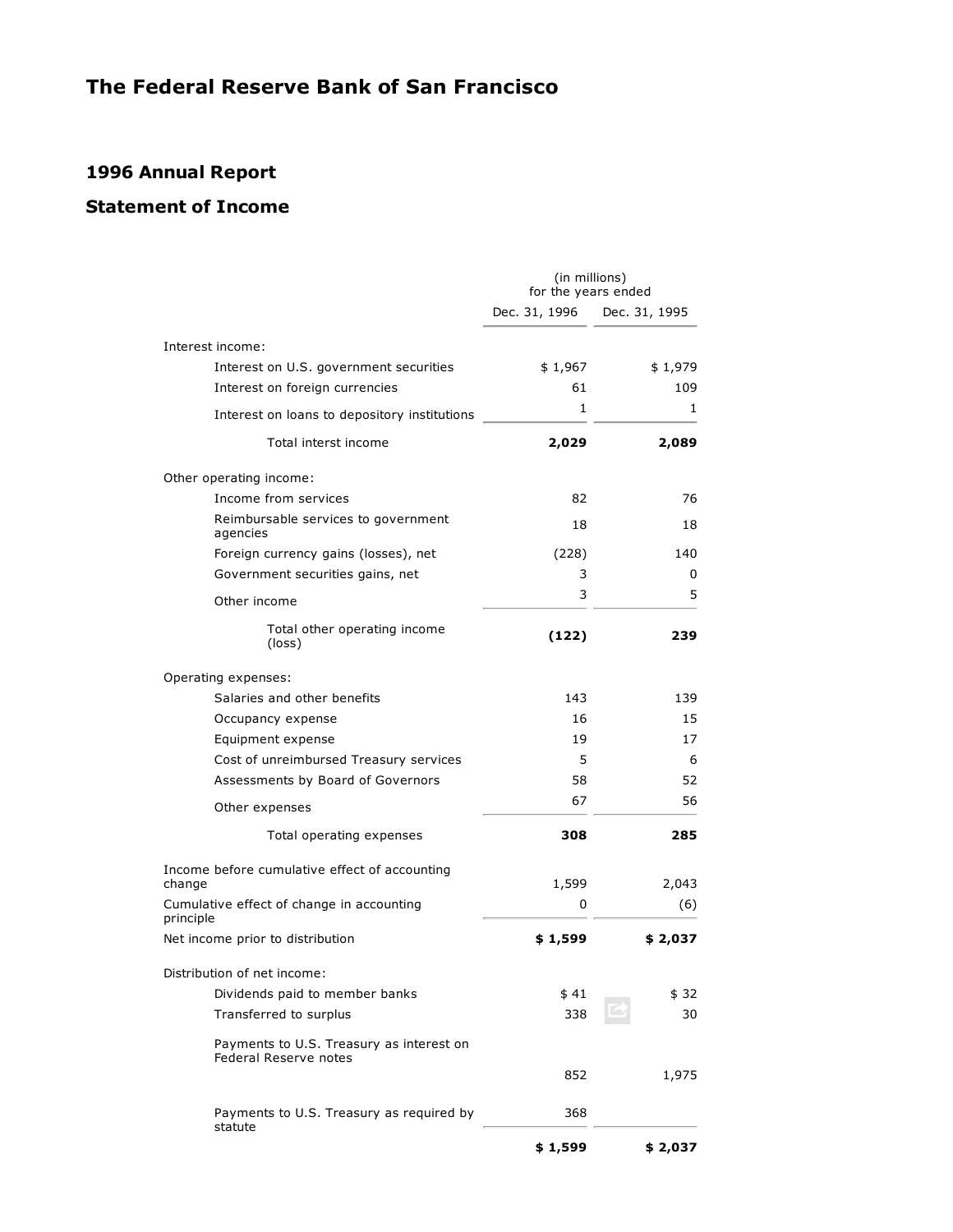## **1996 Annual Report**

# **Statement of Changes in Capital**

For the years ended December 31, 1996 and December 31, 1995

|                                                    | (in millions)          |                |                      |
|----------------------------------------------------|------------------------|----------------|----------------------|
|                                                    | <b>Capital Paid-in</b> | <b>Surplus</b> | <b>Total Capital</b> |
| Balance at January 1, 1995                         |                        |                |                      |
| (10,244,349 shares)                                | \$512                  | \$512          | \$1,024              |
| Net income transferred to surplus                  |                        | 30             | 30                   |
| Net change in capital stock issued                 |                        |                |                      |
| (588,751 shares)                                   | \$30                   |                | \$30                 |
| Balance at December 31, 1995                       |                        |                |                      |
| $(10,833,100 \text{ shares})$                      | \$542                  | \$542          | \$1,084              |
| Net income transferred to surplus                  |                        | 338            | 338                  |
| Statutory surplus transfer to the U.S.<br>Treasury |                        | (15)           | (15)                 |
| Net change in capital stock issued                 |                        |                |                      |
| $(6,760,353 \text{ shares})$                       | \$338                  |                | \$338                |
| Balance at December 31, 1996                       |                        |                |                      |
| (17,593,453 shares)                                | \$880                  | \$865          | \$1,745              |

*[The accompanying notes are an integral part of these financial statements.](http://www.frbsf.org/publications/federalreserve/annual/1996/footnotes.html)*

■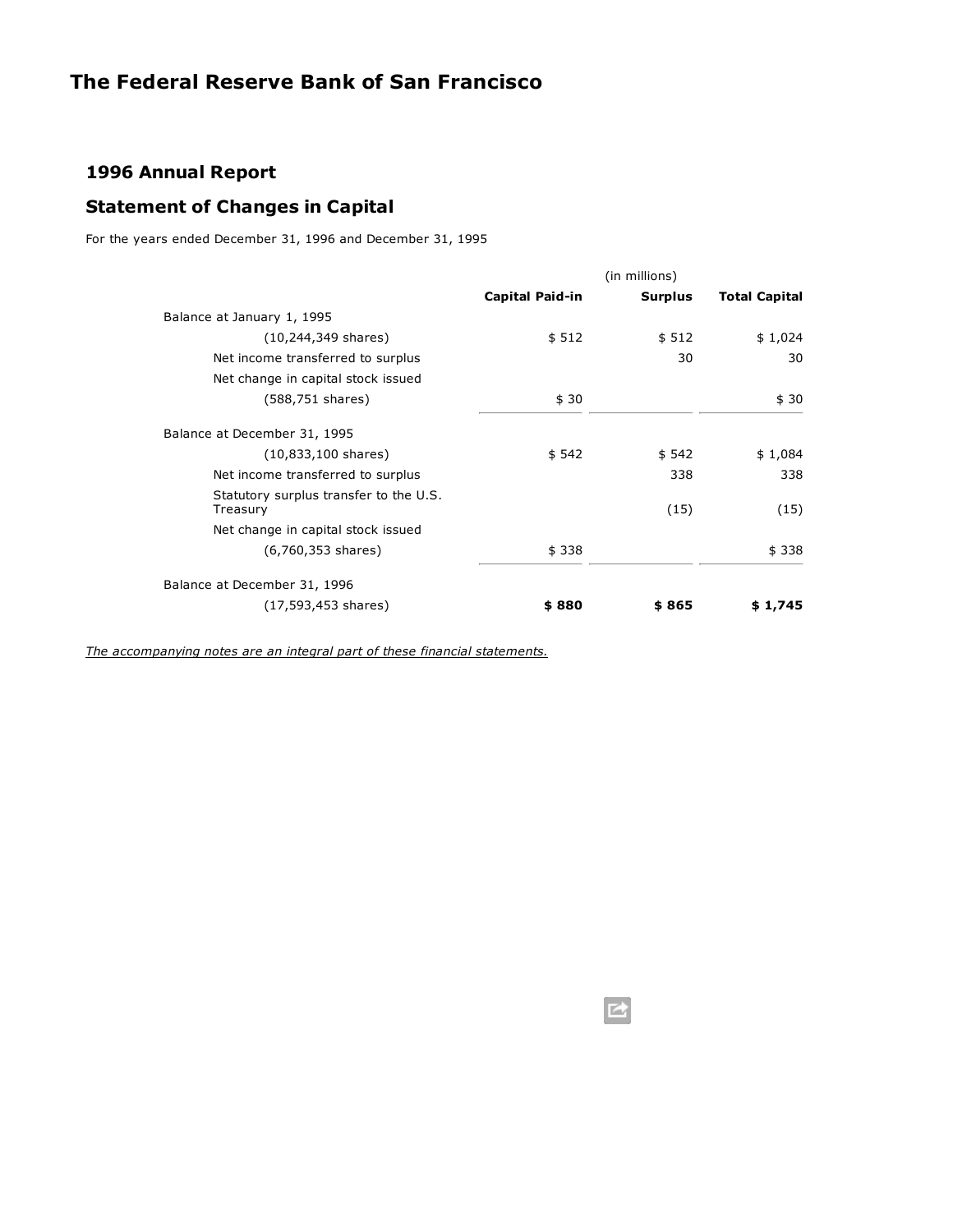## **1996 Annual Report**

## **Boards of Directors**

- [San Francisco](http://www.frbsf.org/publications/federalreserve/annual/1996/boards.html#sf)
- [Los Angeles](http://www.frbsf.org/publications/federalreserve/annual/1996/boards.html#la)
- [Portland](http://www.frbsf.org/publications/federalreserve/annual/1996/boards.html#portland)
- [Salt Lake City](http://www.frbsf.org/publications/federalreserve/annual/1996/boards.html#slc)
- [Seattle](http://www.frbsf.org/publications/federalreserve/annual/1996/boards.html#seattle)

## **San Francisco Board of Directors**

### **Chairman and Federal Reserve Agent**

Judith M. Runstad Partner Foster, Pepper & Shefelman Seattle, Washington

Robert S. Attiyeh Senior Vice President and Chief Financial Officer Amgen, Inc. Thousand Oaks, California

E. Lynn Caswell Vice Chairman Monarch Bancorp Laguna Hills, California

Warren K. K. Luke Vice Chairman, President and CEO Hawaii National Bank Honolulu, Hawaii

Stanley T. Skinner Chairman and CEO Pacific Gas and Electric Co. San Francisco, California

### **Los Angeles Board of Directors**

### **Chairman of the Board**

Anne Ledford Evans Chairman Evans Hotels San Diego, California

Lori R. Gay President Los Angeles Neighborhood Housing Services, Inc. Los Angeles, California

Liam E. McGee Group Executive Vice President Bank of America Los Angeles, California

#### **Deputy Chairman** Gary G. Michael

Chairman and CEO Albertson's Inc. Boise, Idaho

Gerry B. Cameron Chairman and CEO U.S. Bancorp Portland, Oregon

Krestine M. Corbin President and CEO Sierra Machinery, Inc. Sparks, Nevada

Cynthia A. Parker Executive Director Anchorage Neighborhood Housing Services, Inc. Anchorage, Alaska

**Federal Advisory Council Member** William F. Zuendt President and COO Wells Fargo & Company San Francisco, California

Stephen G. Carpenter Chairman of the Board and CEO California United Bank Encino, California

Antonia Hernandez President and General Counsel Mexican American Legal Defense and Educational Fund (MALDEF)

Los Angeles, California

David Lewis Moore President Western Growers Association Irvine, California

*Vacant Position*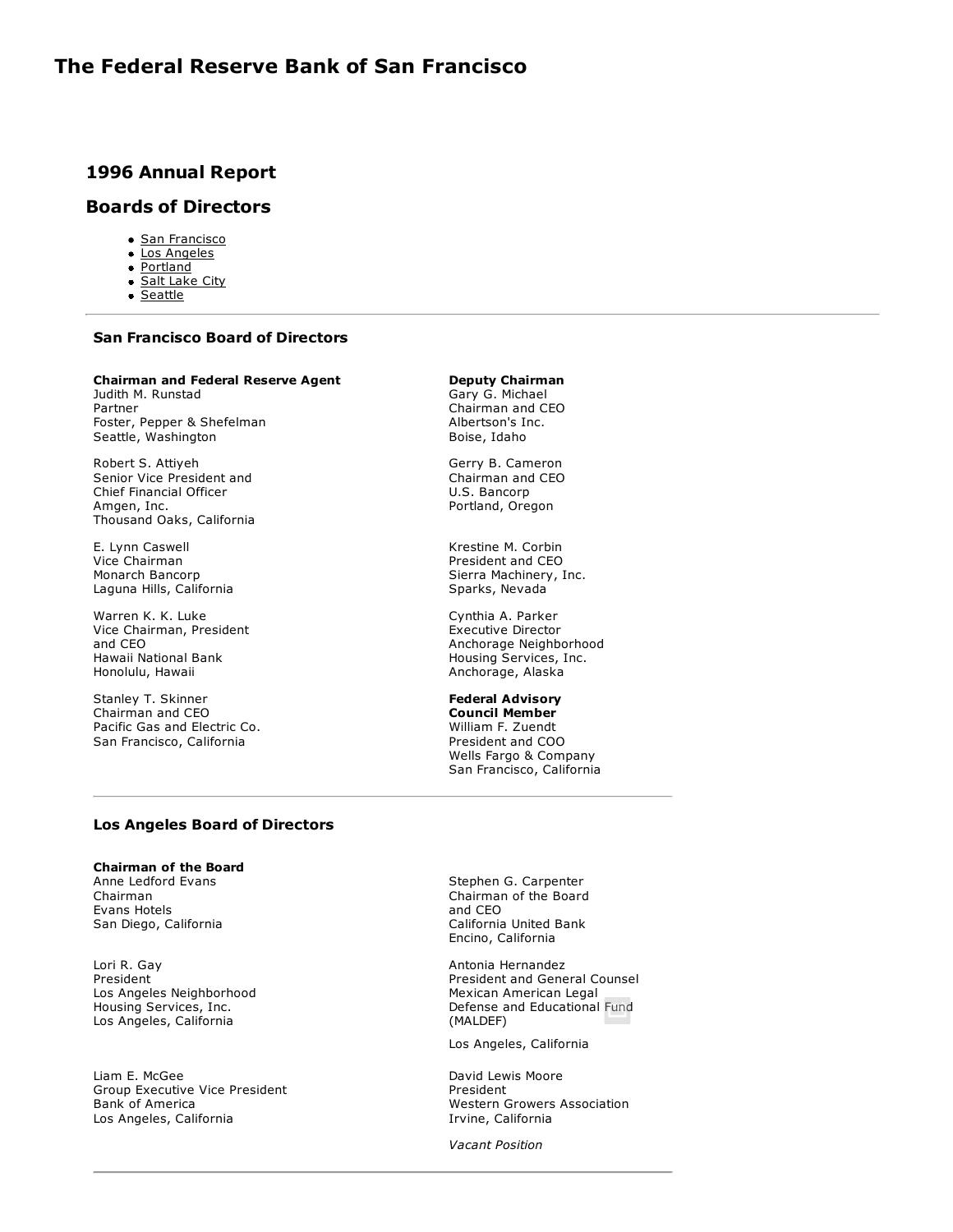## **Portland Branch Board of Directors**

## **Chairman of the Board**

Carol A. Whipple Proprietor Rocking C Ranch Elkton, Oregon

Patrick Borunda Executive Director Oregon Native American Business & Entrepreneurial Network (ONABEN) Portland, Oregon

John David Eskildsen President and CEO U.S. National Bank of Oregon Portland, Oregon

Thomas Cook Young Chairman, President and CEO Northwest National Bank Vancouver, Washington

Phyllis A. Bell President Oregon Coast Aquarium Newport, Oregon

Martin Brantley President and General Manager  $KPTV-12$ , Oregon Television, Inc. Portland, Oregon

Nancy Wilgenbusch President Marylhurst College Marylhurst, Oregon

### **Salt Lake City Branch Board of Directors**

#### **Chairman of the Board** Gerald R. Sherratt President

Southern Utah University Cedar City, Utah

Richard E. Davis President and CEO Salt Lake Convention and Visitors Bureau Salt Lake City, Utah

J. Pat McMurray President First Security of Idaho Boise, Idaho

Roy C. Nelson President Bank of Utah Ogden, Utah

R. D. Cash Chairman, President and CEO Questar Corporation Salt Lake City, Utah

Maria Garciaz Executive Director Salt Lake Neighborhood Housing Services, Inc. Salt Lake City, Utah

Nancy Mortensen Vice President, Marketing Zions Cooperative Mercantile Institution Salt Lake City, Utah

### **Seattle Branch Board of Directors**

#### **Chairman of the Board** Richard R. Sonstelie Chairman and CEO Puget Sound Energy, Inc. Bellevue, Washington

Boyd E. Givan Senior Vice President and CFO The Boeing Company Seattle, Washington

Betsy Lawer Vice Chair and COO First National Bank of Anchorage Anchorage, Alaska

Helen M. Rockey President and CEO Brooks Sports, Inc. Bothell, Washington John V. Rindlaub Chairman Seafirst Bank Seattle, Washington

Constance L. Proctor Partner Alston, Courtnage, MacAulay & Proctor Seattle, Washington

Tomio Moriguchi Chairman and CEO Uwajimaya, Inc. Seattle, Washington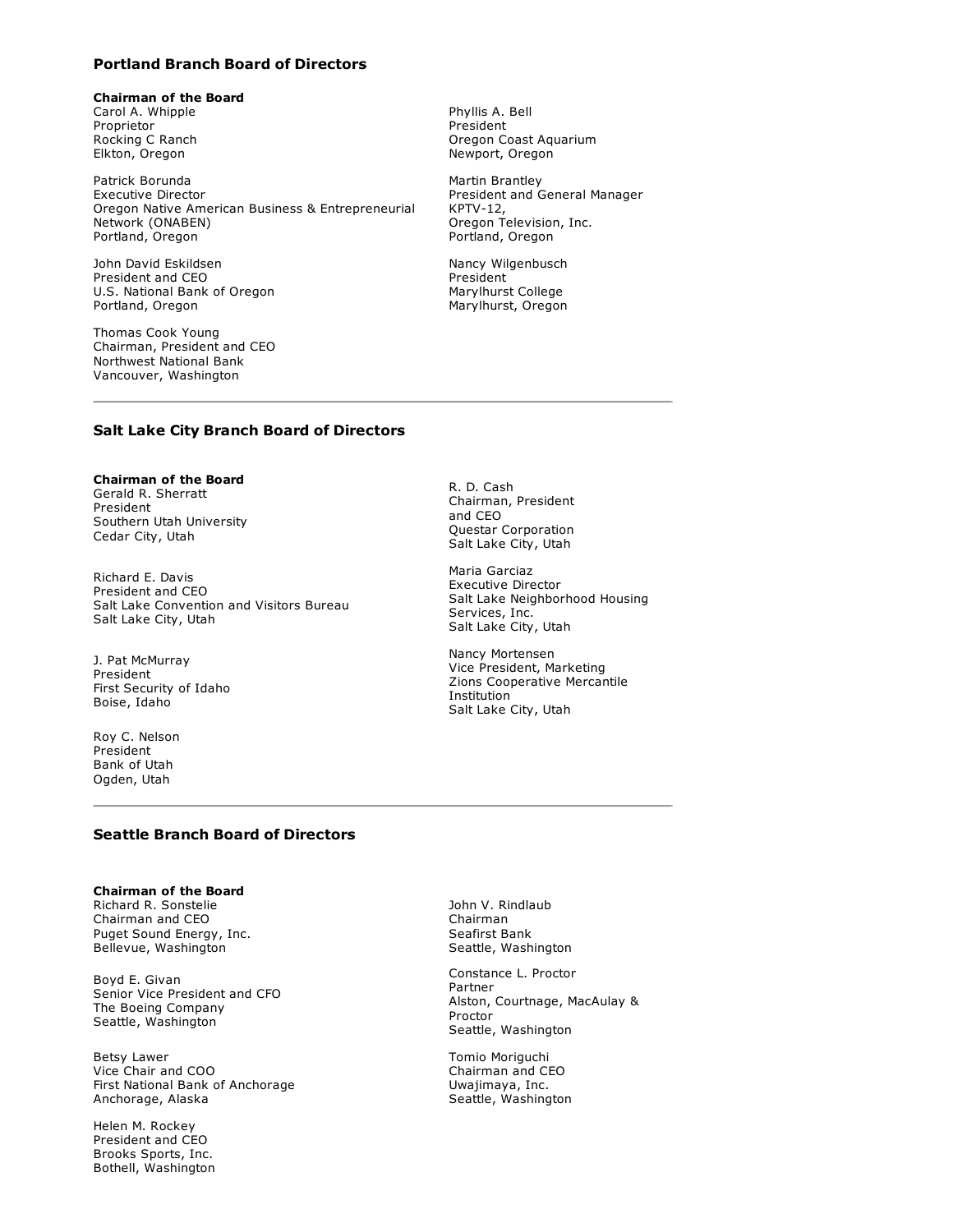## **1996 Annual Report**

## **1997 Advisory Council on Small Business and Agriculture**

**Chairman**

Bailey S. Barnard Allied Capital San Francisco, California

### **Members**

Don M. "Duff" Willey President Willey Motors, Inc. Bountiful, Utah

Paula R. Collins Chief Executive Officer WDG Ventures, Inc. San Francisco, California

Jerry D. Caulder Chairman and CEO Mycogen Corporation San Diego, California

Walter F. Payne, Jr. President and CEO Blue Diamond Growers Sacramento, California

Peter H. van Oppen Chairman and CEO Advanced Digital Information Corporation Redmond, Washington

#### **Vice Chairman**

Karla S. Chambers Vice President Stahlbush Island Farms, Inc. Corvallis, Oregon

Lawrence S. Okinaga Partner Carlsmith Ball Wichman Case & Ichiki Honolulu, Hawaii

Barry Baszile President Baszile Metals Service Los Angeles, California

Peter H. Parra Board of Supervisors Fifth District, County of Kern Bakersfield, California

Richard S. Walden President Farmers Investment Co. Sahuarita, Arizona

Bob L. Vice President and CEO California Farm Bureau Federation Sacramento, California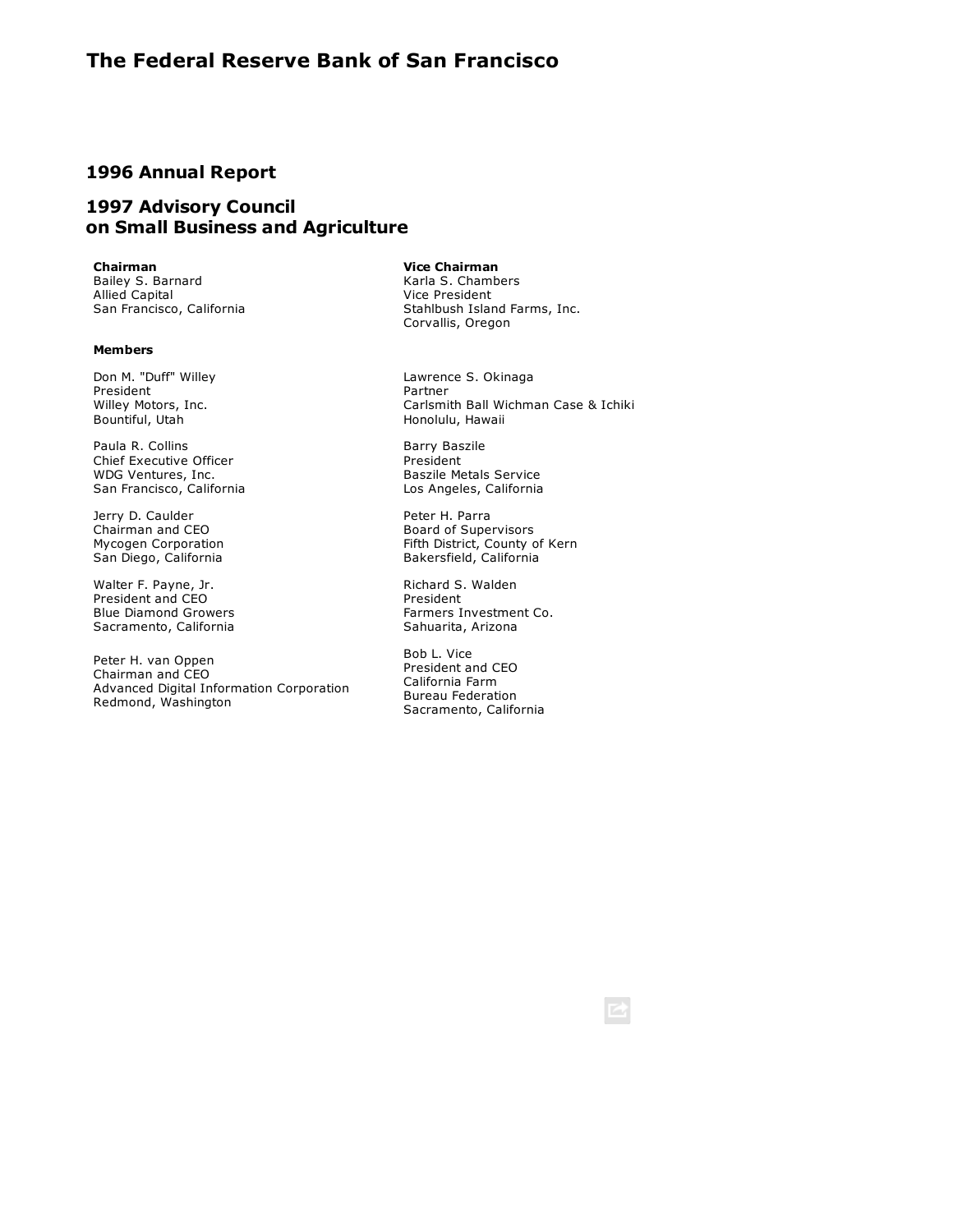# **1996 Annual Report**

## **Twelfth Federal Reserve District**



- **San Francisco Office** P.O. Box 7702 San Francisco, CA 94120
- **Los Angeles Branch** P.O. Box 2077, Terminal Annex Los Angeles, CA 90051
- **Portland Branch** P.O. Box 3436, Portland, OR 97208
- **Salt Lake City Branch** P.O. Box 30780 Salt Lake City, UT 84125
- **Seattle Branch** P.O. Box 3567, Terminal Annex Seattle, WA 98124

■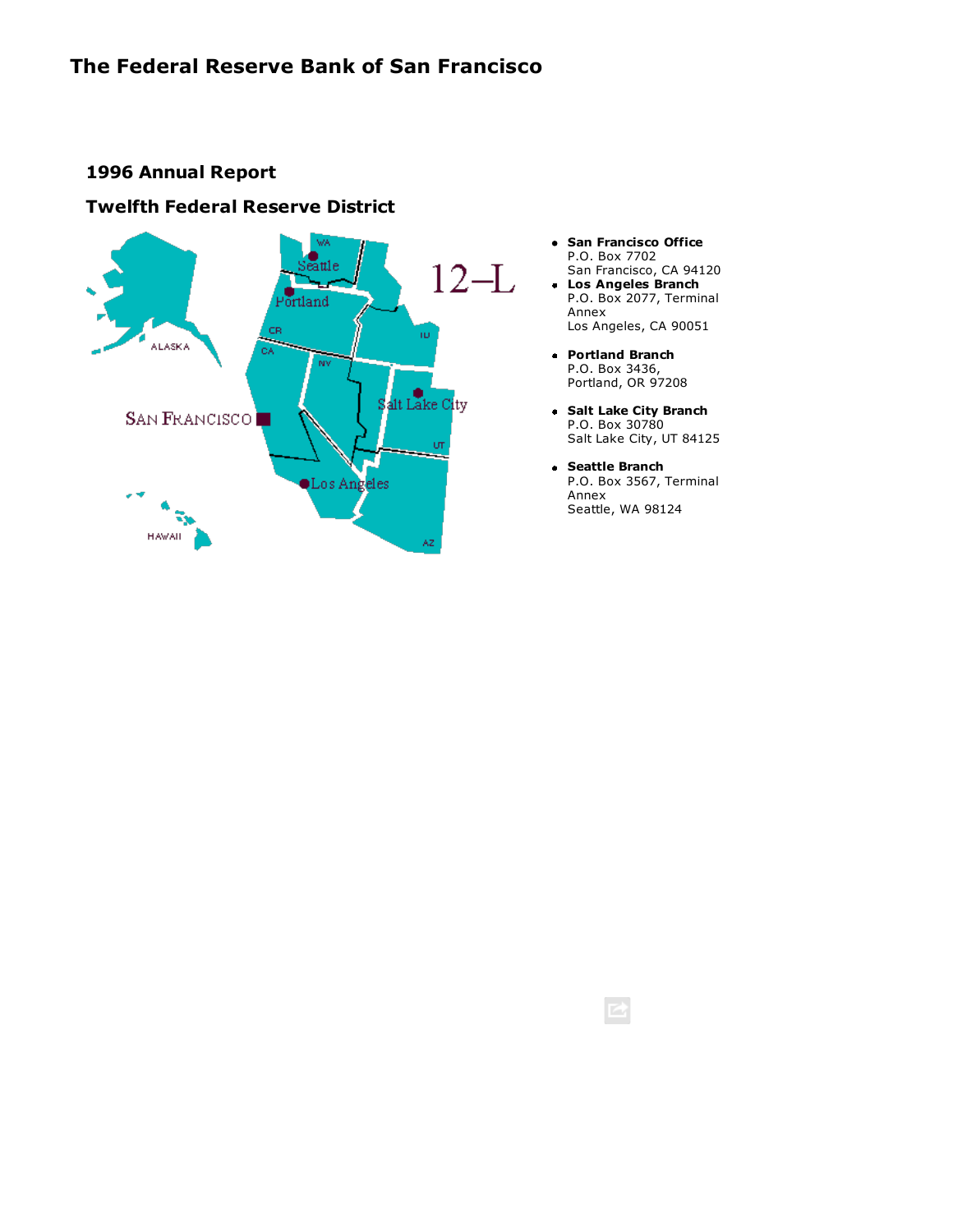## **1996 Annual Report**

## **Notes to Financial Statements**

### 1. **Organization:**

The Federal Reserve Bank of San Francisco ("Bank") is part of the Federal Reserve System ("System") created by Congress under the Federal Reserve Act of 1913 ("Federal Reserve Act") which established the central bank of the United States. The System consists of the Board of Governors of the Federal Reserve System ("Board of Governors") and twelve Federal Reserve Banks ("Reserve Banks"). The Reserve Banks are chartered by the federal government and possess a unique set of governmental, corporate, and central bank characteristics. Other major elements of the System are the Federal Open Market Committee ("FOMC") and the Federal Advisory Council. The Reserve Banks are exempt from federal, state, and local taxes, except for taxes on real property.

### *Structure:*

The Bank and its branches in Los Angeles, California, Portland, Oregon, Salt Lake City, Utah, and Seattle, Washington serve the Twelfth Federal Reserve District that includes Alaska, California, Hawaii, Idaho, Nevada, Oregon, Utah, Washington, and the commonwealths or territories of American Samoa, Guam, and the Northern Mariana Islands. In accordance with the Federal Reserve Act, supervision and control of the Bank is exercised by a Board of Directors chosen partly by nomination and election by member banks and partly by the Board of Governors. Banks that are members of the System include all national banks and any state chartered bank that applies and is approved for membership in the System.

### *Board of Directors:*

The Federal Reserve Act specifies the composition of Bank boards of directors. Each board is composed of nine members serving three-year terms: three directors, including those designated as Chairman and Deputy Chairman, are appointed by the Board of Governors and six directors are elected by member banks. Of the six elected by member banks, three represent the public and three represent member banks. Member banks are divided into three classes according to size. Member banks in each class elect one director representing member banks and one representing the public. In any election of directors, each member bank receives one vote, regardless of the number of shares of Reserve Bank stock it holds.

### 2. **Operations and Services:**

The System performs a variety of services and operations. Functions include: formulating and conducting monetary policy; participating actively in the payments mechanism, including large-dollar transfers of funds, automated clearing house operations and check processing; distribution of coin and currency; fiscal agency functions for the U. S. Treasury and certain federal agencies; serving as the federal government's bank; providing short-term loans to depository institutions; serving the consumer and the community by providing educational materials and information regarding consumer laws; supervising bank holding companies and state member banks; and administering other regulations of the Board of Governors. The Board of Governors' operating costs are funded through assessments on the Reserve Banks.

#### 3. **Significant Accounting Policies:**

Specialized accounting principles for entities with the unique powers and responsibilities of the nation's central bank have not been formulated by the Financial Accounting Standards Board. The Board of Governors has developed specialized accounting principles and practices that it believes are appropriate for the significantly different nature and function of a central bank as compared to the private sector. These accounting principles and practices are generally documented in the "Financial Accounting Manual for Federal Reserve Banks" (the "Financial Accounting Manual"), which is published by the Board of Governors. All Reserve Banks are required to adopt and apply accounting policies and practices that are consistent with the Financial Accounting Manual. The financial statements have been prepared in accordance with the Financial Accounting Manual. Differences exist between the policies of the Reserve Banks and generally accepted accounting principles ("GAAP"). The primary differences are the presentation of all security holdings at amortized cost rather than at the fair value presentation requirements of GAAP, and the accounting for matched sale-purchase transactions as separate sales and purchases, rather than secured borrowings with pledged collateral, as is required by GAAP. Accounting policies and practices for U. S. government and federal agency securities and investments denominated in foreign currencies are further described in note 3(d). In addition, the Bank has elected not to include a Statement of Cash Flows, as the liquidity and cash position of the Bank are not of primary concern to users of these financial statements. Other information regarding the Bank's activities is provided in, or may be derived from, the

Statements of Condition, Income, and Changes in Capital. Therefore, a Statement of Cash Flows would not provide any additional useful information. There are no other significant differences between the policies outlined in the Financial Accounting Manual and GAAP. The preparation of the financial statements in conformity with the Financial Accounting Manual requires management to make estimates and assumptions that affect the reported amounts of assets and liabilities and disclosure of contingent assets and liabilities at the date of the financial statements and the reported amounts of income and expenses during the reporting period. Actual results could differ from those estimates. Unique accounts and significant accounting policies are explained below.

#### *a. Gold Certificates*

The Secretary of the Treasury is authorized to issue gold certificates to the Reserve Banks to monetize gold held by the U. S. Treasury. Payment for the gold certificates by the Reserve Banks is made by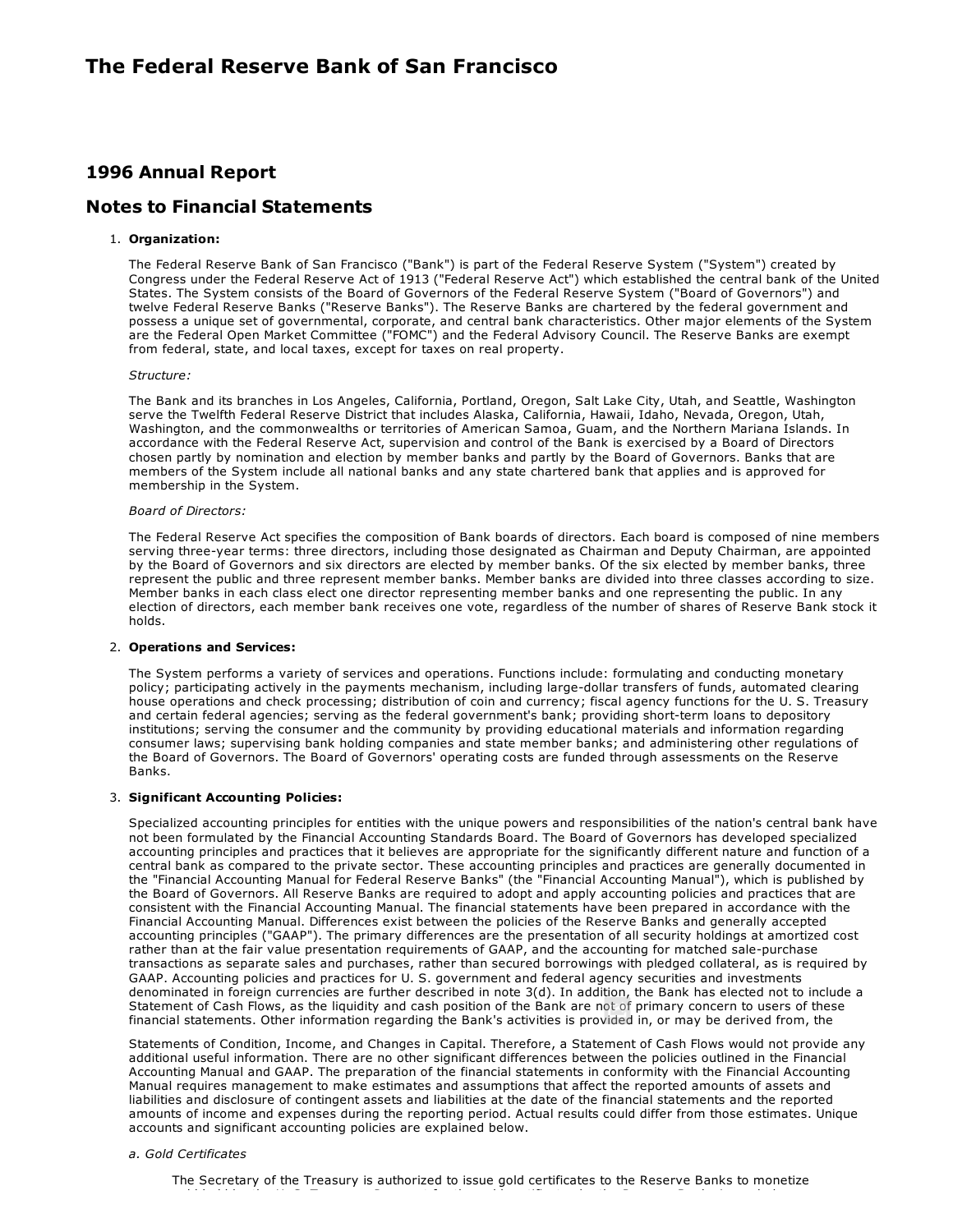gold held by the U. S. Treasury. Payment for the gold certificates by the Reserve Banks is made by crediting equivalent amounts in dollars into the account established for the U. S. Treasury. These gold certificates held by the System are required to be backed by the gold of the U. S. Treasury. The U. S. Treasury may reacquire the gold certificates at any time and the Reserve Banks must deliver them to the U. S. Treasury. At such time, the U. S. Treasury's account is charged and the Reserve Banks' gold certificate account is lowered. The value of gold for purposes of backing the gold certificates is set by law at \$42 2/9 a fine troy ounce. The Board of Governors allocates the gold certificates among Reserve Banks once a year based upon Federal Reserve notes outstanding in each district.

#### *b. Special Drawing Rights Certificates*

Special drawing rights ("SDRs") are issued by the International Monetary Fund ("the Fund") to its members in proportion to each member's quota in the Fund at the time of issuance. SDRs serve as a supplement to international monetary reserves and may be transferred from one national monetary authority to another. Under the law providing for United States participation in the SDR system, the Secretary of the U. S. Treasury is authorized to issue SDR certificates, somewhat like gold certificates, to the Reserve Banks. At such time, equivalent amounts in dollars are credited to the account established for the U. S. Treasury, and the Reserve Banks' SDR certificate account is increased. The Reserve Banks are required to purchase SDRs, at the direction of the U.S. Treasury, for the purpose of financing SDR certificate acquisitions or for financing exchange stabilization operations.

#### *c. Loans to Depository Institutions*

The Depository Institutions Deregulation and Monetary Control Act of 1980 provides that all depository institutions that maintain reservable transaction accounts or nonpersonal time deposits, as defined in Regulation D issued by the Board of Governors, have borrowing privileges at the discretion of the Reserve Banks. Borrowers execute certain lending agreements and deposit sufficient collateral before credit is extended. Loans are evaluated for collectibility, and currently all are considered collectible and fully collateralized. If any loans were deemed to be uncollectible, an appropriate reserve would be established. Interest is recorded on the accrual method and is charged at the discount rate established at least every fourteen days by the Board of Directors of the Reserve Banks, subject to review by the Board of Governors. However, Reserve Banks retain the option to impose a surcharge above that rate in certain circumstances.

#### *d. U. S. Government and Federal Agency Securities and Investments Denominated in Foreign Currencies*

The FOMC is composed of members of the Board of Governors, the president of the Federal Reserve Bank of New York ("FRBNY") and, on a rotating basis, four other Reserve Bank presidents. The FOMC has designated the FRBNY to execute open market transactions on its behalf and to hold the resulting securities in the portfolio known as the System Open Market Account ("SOMA"). The FOMC establishes policy regarding open market operations, oversees these operations, and issues authorizations and directives to the FRBNY for its execution of transactions. Authorized transaction types include direct purchases and sales of securities, matched sale-purchase transactions, and the purchase of securities under agreements to resell. These transactions are conducted in U.S. government and federal agency securities. All balances and related income arising from these transactions, other than securities purchased under agreements to resell, are participated, or designated, to each Reserve Bank.

Specifically, the FRBNY provides or absorbs reserve deposits of depository institutions by purchasing or selling government securities, respectively, in the open market. While the application of current market prices to the securities currently held by the Reserve Banks may result in values substantially above or below their carrying values, these unrealized changes in value would have no necessary effect on the quantity of reserves available to the banking system or on the prospects for future Reserve Bank earnings or capital.

Matched sale-purchase transactions are generally overnight transactions in which the FRBNY sells a security and buys it back the next day at the rate specified at the commencement of the transaction. These transactions are accounted for as separate sale and purchase transactions. At December 31, 1996, and December 31, 1995, matched sale-purchase transactions involving U.S. government securities with par values of \$ 15 billion and \$ 12 billion, respectively, were outstanding.

#### In addition to authorizing and directing operations in the domestic securities market, the FOMC authorizes

and directs the FRBNY to execute operations in foreign markets for major currencies and, to the extent possible, invest the resulting balances. The portfolio for each foreign currency shall generally have an average duration of no more than eighteen months. Balances and changes in balances of investments denominated in foreign currencies arise from transactions to counter disorderly conditions in exchange markets and other needs specified by the FOMC in carrying out the System's central bank responsibilities.

Although the portfolios of U.S. government and federal agency securities and investments denominated in foreign currencies generate interest income and transactions can result in gains or losses when holdings are sold prior to maturity, decisions regarding these securities and investments, including their purchase and sale, are motivated by monetary policy objectives rather than profit. Accordingly, earnings and any gains or losses resulting from the sale of such securities and investments are incidental to the open market and foreign currency operations and do not motivate activities or policy decisions.

IIn accordance with the Federal Reserve Act, and as further explained in note 3(g), all domestic securities and investments denominated in foreign currencies held by the Bank are pledged as collateral for net Federal Reserve notes outstanding.

#### *e. Bank Premises and Equipment*

Bank premises and equipment are stated at cost less accumulated depreciation. Depreciation is calculated on a straight-line basis over estimated useful lives of assets ranging from 2 to 50 years. New assets, major alterations, renovations and improvements are capitalized at cost as additions to the asset accounts. Maintenance, repairs and minor replacements are charged to operations in the year incurred.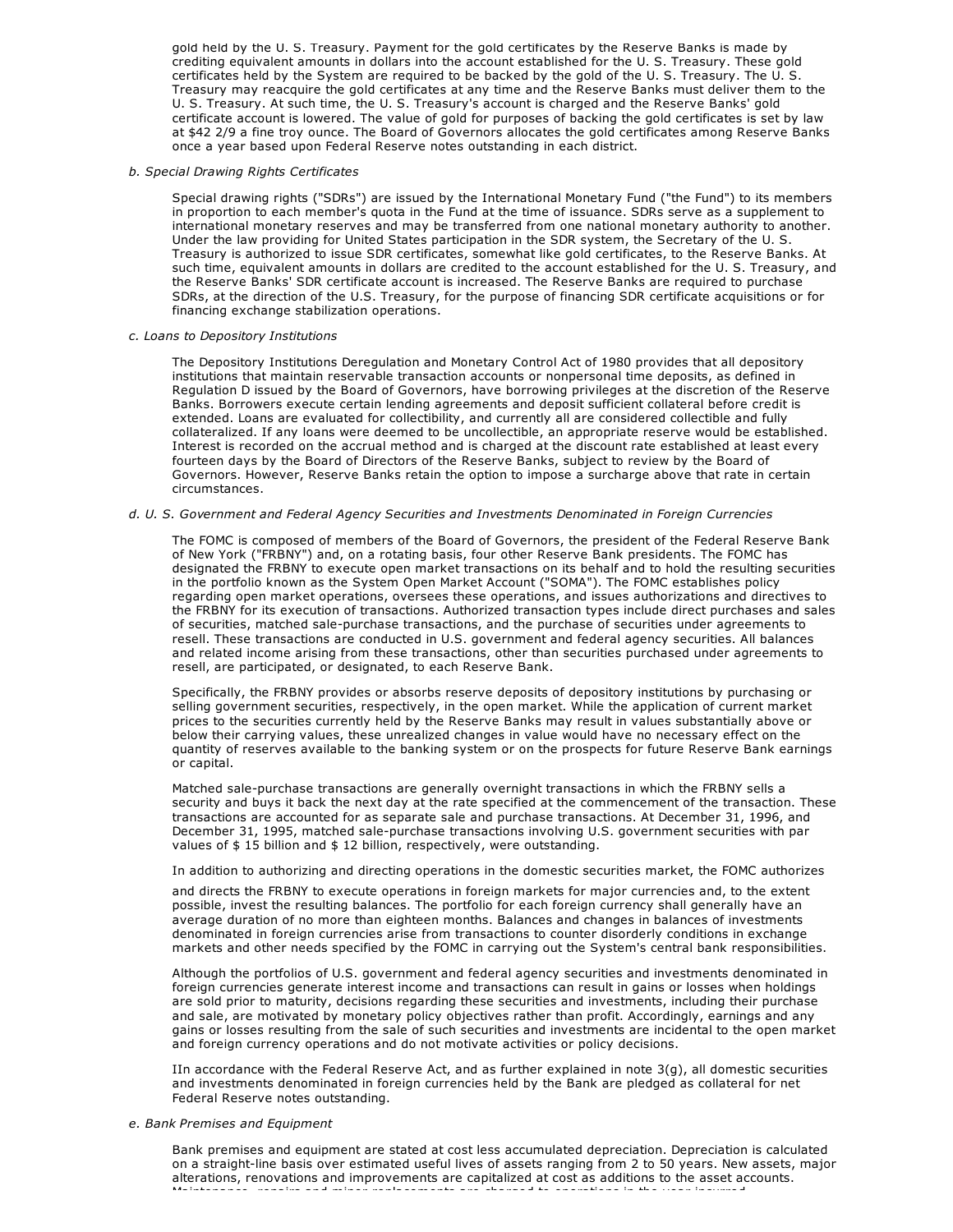Maintenance, repairs and minor replacements are charged to operations in the year incurred.

#### *f. Interdistrict Settlement Account*

At the close of business each day, all Reserve Banks and branches assemble the payments due to or from other Reserve Banks and branches as a result of transactions involving accounts residing in other Districts that occurred during the day's operations. Such transactions may include funds settlement, check and automated clearinghouse ("ACH") clearing operations, and allocations of shared expenses. The cumulative net amount owed from or due to other Reserve Banks is reported as the "Interdistrict settlement account."

#### *g. Federal Reserve Notes*

Federal Reserve notes are the circulating currency of the United States. These notes are issued through the various Federal Reserve agents to the Reserve Banks upon deposit with such agents of certain classes of collateral security, typically U. S. government securities. These notes are identified as issued to a specific Reserve Bank. The Federal Reserve Act provides that the collateral security tendered by the Reserve Bank to the Federal Reserve agent must be equal to the sum of the notes applied for by such Reserve Bank. The collateral value is equal to the par value of the securities tendered. The Board of Governors may, at any time, call upon a Reserve Bank for additional security to adequately collateralize the Federal Reserve notes. To satisfy its obligation to provide sufficient collateral for its outstanding Federal Reserve notes, the Reserve Banks have entered into an agreement that provides that certain assets of the Reserve Banks are jointly pledged as collateral for the Federal Reserve notes of all Reserve Banks. In the event that this collateral is insufficient, the Act provides that Federal Reserve notes become a first and paramount lien on all the assets of the Reserve Banks. Finally, as obligations of the United States, Federal Reserve notes are backed by the full faith and credit of the United States government. The "Federal Reserve notes outstanding, net" account represents Federal Reserve notes reduced by cash held in the vaults of the Reserve Banks of \$14 billion, and \$11 billion at December 31, 1996 and December 31, 1995, respectively.

#### **h.** Capital Paid-in

The Federal Reserve Act requires that each member bank subscribe to the capital stock of the Reserve Bank in an amount equal to 6% of the capital and surplus of the member bank. As a member bank's capital and surplus changes, its holdings of the Reserve Bank's stock must be adjusted. Member banks are those state-chartered banks that apply and are approved for membership in the System and all national banks. Currently, only one-half of the subscription is paid-in and the remainder is subject to call. These shares are nonvoting with a par value of \$100. They may not be transferred or hypothecated. By law, each member bank is entitled to receive an annual dividend of 6% on the paid-in capital stock. This cumulative dividend is paid semiannually. A member bank is liable for Reserve Bank liabilities up to twice the par value of stock subscribed by it.

#### *i. Surplus*

The Board of Governors requires Reserve Banks to maintain a surplus equal to the amount of capital paidin as of December 31 of the prior year. This amount is intended to provide additional capital and reduce the possibility that the Reserve Banks would be required to call on member banks for additional capital. Reserve Banks are required by the Board of Governors to transfer to the U.S. Treasury excess earnings, after providing for the costs of operations, payment of dividends, and reservation of an amount necessary to equate surplus with capital paid-in. Prior to October 1, 1996, this payment represented payment of interest on Federal Reserve notes outstanding.

The Omnibus Budget Reconciliation Act of 1993 (Public Law 103-66, Section 3002) codified the existing Board surplus policies as statutory surplus transfers, rather than as payments of interest on Federal Reserve notes, for federal government fiscal years 1997 (which began on October 1, 1996) and 1998. In addition, the legislation directs the Reserve Banks to transfer to the U.S. Treasury additional surplus funds of \$106 million and \$107 million during fiscal years 1997 and 1998, respectively. Reserve Banks are not permitted to replenish surplus for these amounts during this time. The Reserve Banks transferred \$106 million to the U.S. Treasury on October 1, 1996. The Bank transferred \$15 million from surplus on October 1, 1996, as its share of this payment.

In the event of losses, payments to the U. S. Treasury are suspended until such losses are recovered through subsequent earnings. Weekly payments to the U. S. Treasury vary significantly.

#### *j. Cost of Unreimbursed Treasury Services*

The Bank is required by the Federal Reserve Act to serve as fiscal agent and depository of the United States. By statute, the Department of the Treasury is permitted, but not required, to pay for these services. The costs of providing fiscal agency and depository services to the Treasury Department that have been billed but will not be paid are reported as the "Cost of unreimbursed Treasury services."

#### *k. Accounting Change*

Effective January 1, 1995, the Financial Accounting Manual was changed to require the Bank to use the accrual method of accounting to recognize the obligation to provide benefits to former or inactive employees, consistent with the requirements of Statement of Financial Accounting Standards ("SFAS") No. 112, "Employers' Accounting for Postemployment Benefits." Prior to 1995, the Bank recognized costs for postemployment benefits when paid. The cumulative effect of this change in accounting for benefits was recognized by the Bank as a one-time charge to expense of \$6 million. Additionally, the Bank recognized an increase in 1995 operating expenses of approximately \$1 million as a result of the change in accounting for these costs.

Effective January 1, 1995, the Bank also began accruing a liability for employees' rights to receive compensation for future absences consistent with SFAS No. 43, "Accounting for Compensated Absences." Prior to 1995, the Bank recognized these costs when paid. The cumulative effect of this change in accounting for compensated absences was recognized by the Bank as a onetime charge to expense of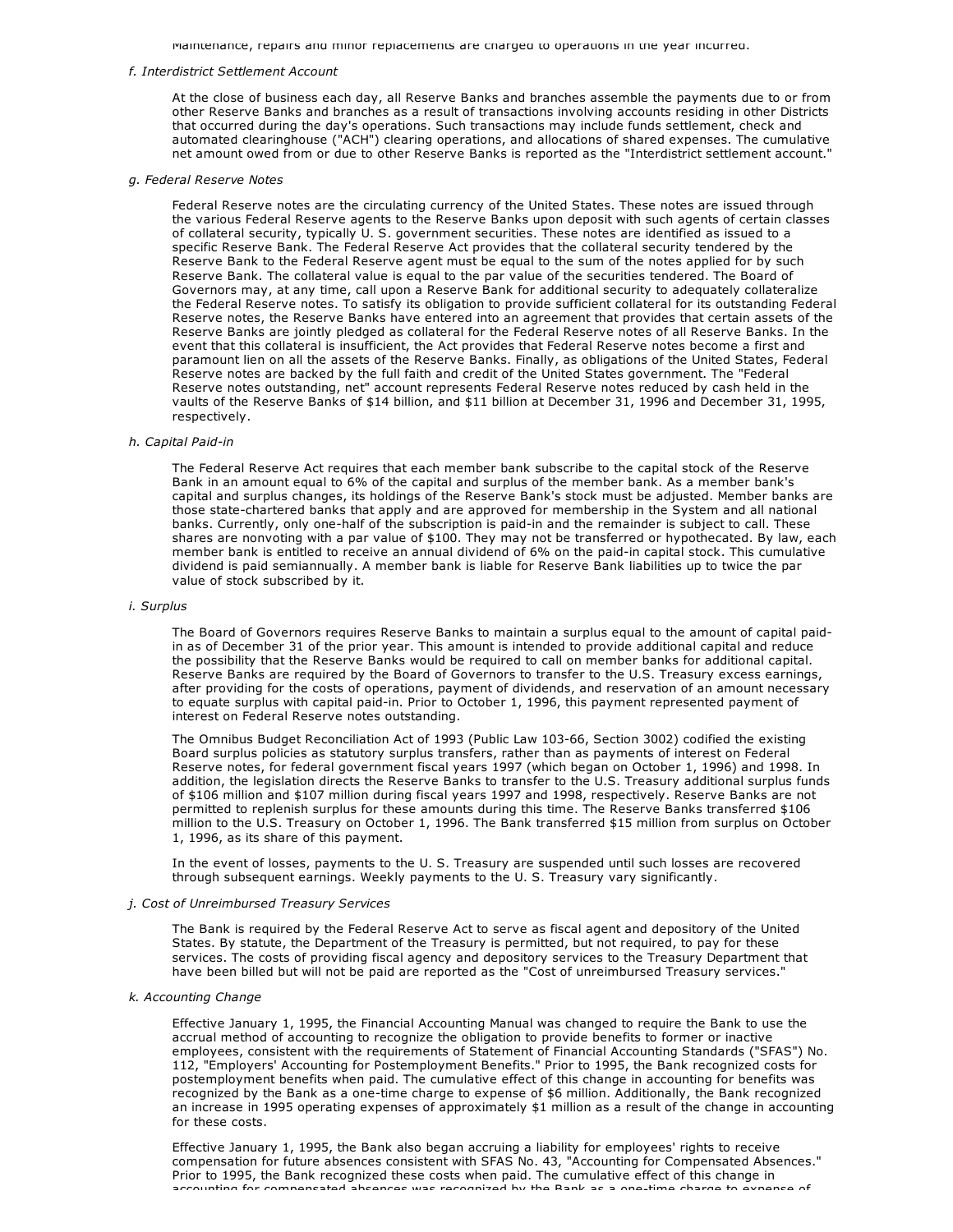accounting for compensated absences was recognized by the Bank as a onetime charge to expense of \$350 thousand. Ongoing operating expenses for the year ended December 31, 1995, were not materially affected by the change in accounting for these costs.

#### 4. **U. S. Government and Federal Agency Securities:**

U.S. government and federal agency securities represent the Bank's designated interest in securities bought outright, which are held in the SOMA at the FRBNY. The Bank's designated interest is derived from an annual settlement, performed in April of each year, of interdistrict clearings and equalization among the Reserve Banks of gold certificate holdings to Federal Reserve notes outstanding. The Bank's designated interest in securities bought outright was approximately 8.470% and 7.937% at December 31, 1996 and December 31, 1995, respectively.

U.S. government and federal agency securities are recorded at cost on a settlement-date basis, adjusted for the amortization of premiums and accretion of discounts. Gains and losses resulting from sales of securities are determined for each specific issue based on average cost. Interest income is recorded on the accrual method. Interest income and gains and losses on the sale of these securities are allocated to the Bank based on its designated interest in the total portfolio and are reported as "Interest on U.S. government securities" and "Government securities gains, net", respectively.

Total U.S. government and federal agency securities bought outright, which are held in the SOMA, and the Bank's designated interest at December 31, 1996 and December 31, 1995, were as follows (in millions):

|                      | December 31, 1996               |                              | December 31, 1995               |                              |
|----------------------|---------------------------------|------------------------------|---------------------------------|------------------------------|
|                      | <b>Total bought</b><br>outright | <b>Designated</b><br>to Bank | <b>Total bought</b><br>outright | <b>Designated</b><br>to Bank |
| Par value:           |                                 |                              |                                 |                              |
| Federal agency       | \$2,225                         | \$188                        | \$2,634                         | \$209                        |
| U.S. Government:     |                                 |                              |                                 |                              |
| <b>Bills</b>         | 190,646                         | 16,147                       | 183,116                         | 14,533                       |
| <b>Notes</b>         | 150,922                         | 12,783                       | 151,013                         | 11,986                       |
| <b>Bonds</b>         | 49,339                          | 4,179                        | 44,069                          | 3,498                        |
| Total par value      | 393,132                         | 33,297                       | 380,832                         | 30,226                       |
| Unamortized premiums | 4,677                           | 396                          | 4,508                           | 358                          |
| Unaccreted discounts | (3, 548)                        | (300)                        | (3, 477)                        | (276)                        |
|                      | \$394,261                       | \$33,393                     | \$381,863                       | \$30,308                     |

The maturities of U.S. government and federal agency securities bought outright, which are held in the SOMA, at December 31, 1996, were as follows (in millions):

|                                  | Par value, December 31, 1996  |                               |           |
|----------------------------------|-------------------------------|-------------------------------|-----------|
| Maturities of<br>Securities Held | U.S. Government<br>Securities | Federal Agency<br>Obligations | Total     |
| Within 15 days                   | \$7,875                       | \$450                         | \$8,325   |
| 16 days to 90 days               | 89,036                        | 541                           | 89,577    |
| 91 days to 1 year                | 122,780                       | 232                           | 123,012   |
| Over 1 year to 5 years           | 95,608                        | 520                           | 96,128    |
| Over 5 years to 10 yrs           | 33,782                        | 457                           | 34,239    |
| Over 10 years                    | 41,826                        | 25                            | 41,851    |
| <b>Total</b>                     | \$390,907                     | \$2,225                       | \$393,132 |

The maturities of U.S. government and federal agency securities bought outright, which are designated to the Bank, at December 31, 1996, were as follows (in millions):

|                                  |                               | Par value, December 31, 1996         |                 |
|----------------------------------|-------------------------------|--------------------------------------|-----------------|
| Maturities of<br>Securities Held | U.S. Government<br>Securities | <b>Federal Agency</b><br>Obligations | Total           |
| Within 15 days                   | \$667                         | \$38                                 | \$705           |
| 16 days to 90 days               | 7,541                         | 46                                   | 7,587           |
| 91 days to 1 year                | 10,399                        | 19                                   | 10,418          |
| Over 1 year to 5 years           | 8,098                         | 44                                   | 8,142           |
| Over 5 years to 10 yrs           | 2,861                         | 39                                   | 2,900           |
| Over 10 years                    | 3,543                         | $\overline{2}$                       | 3,545           |
| Total                            | <b>C 33 100</b>               | ±188                                 | <b>¢ 33 797</b> |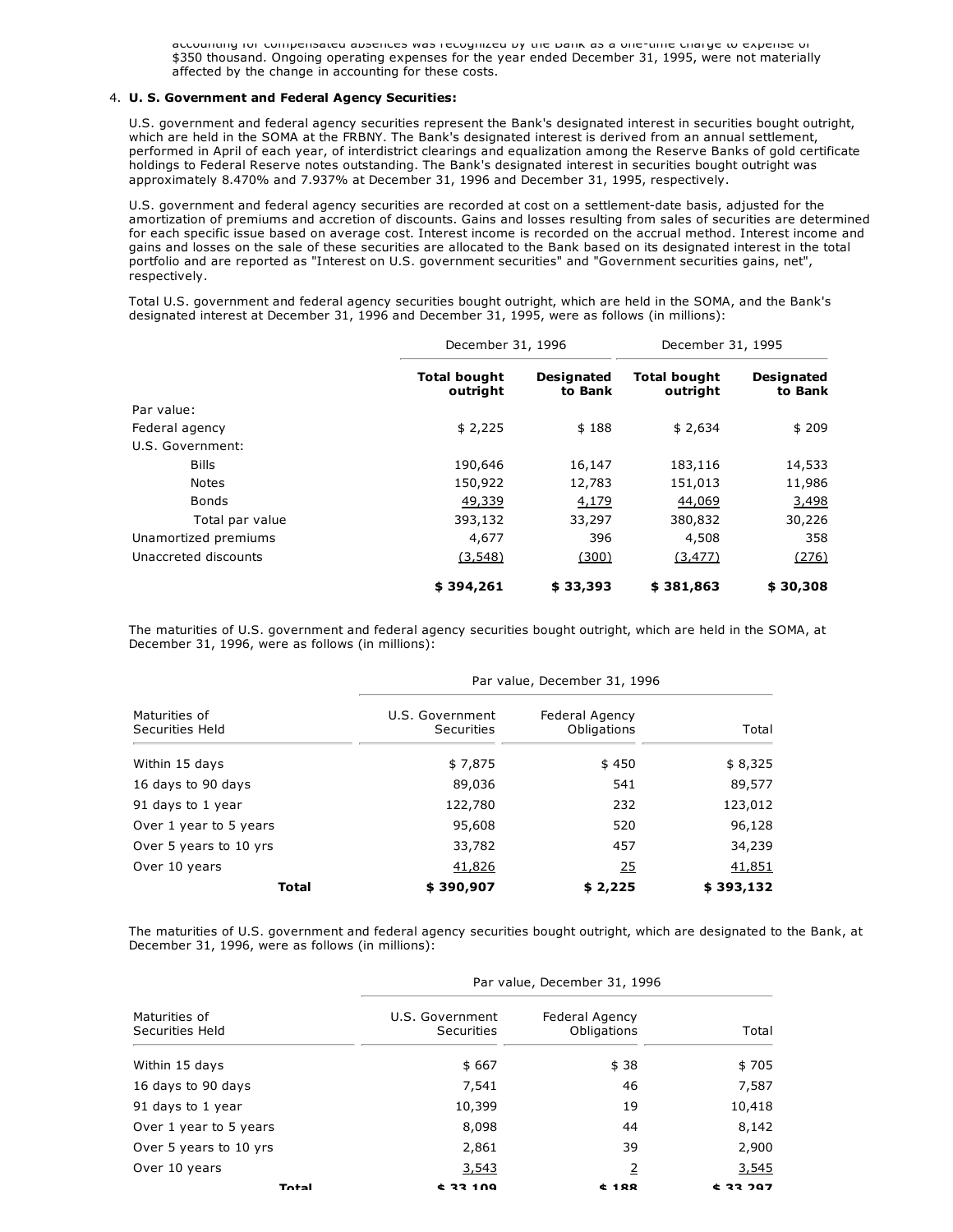### 5. **Investments Denominated in Foreign Currencies:**

The FRBNY, on behalf of the Reserve Banks, holds foreign currency deposits with foreign central banks and the Bank for International Settlements and invests in foreign government debt instruments. Foreign government debt instruments include both securities bought outright and securities held under agreements to resell. These investments are guaranteed as to principal and interest by the foreign governments. Each Reserve Bank is allocated a share of foreign-currencydenominated assets based upon the ratio of its capital and surplus to aggregate capital and surplus at the preceding December 31. The Bank's allocated share of investments denominated in foreign currencies was approximately 13.656% and 13.906% at December 31, 1996 and December 31, 1995, respectively.

Investments denominated in foreign currencies are recorded at cost on a settlement date basis, adjusted for amortization of premiums and accretion of discounts. Foreign currency-denominated assets of the Reserve Banks are revalued monthly at current market exchange rates in order to report these assets in U.S. dollars. Gains and losses resulting from sales of securities are determined using the average cost method. Interest income is recorded on the accrual basis. Realized and unrealized foreign currency gains and losses and interest income are allocated to the Bank based on its designated interest in the total portfolio and are reported as "Foreign currency gains (losses), net", and "Interest on foreign currencies", respectively.

Total investments denominated in foreign currencies, valued at current exchange rates at December 31, 1996 and December 31, 1995, and the Bank's designated share, were as follows (in millions):

|                                                               | December 31, 1996                  |                              | December 31, 1995                  |                              |
|---------------------------------------------------------------|------------------------------------|------------------------------|------------------------------------|------------------------------|
|                                                               | <b>Total foreign</b><br>currencies | <b>Designated</b><br>to Bank | <b>Total foreign</b><br>currencies | <b>Designated</b><br>to Bank |
| German Marks:                                                 |                                    |                              |                                    |                              |
| Foreign currency deposits                                     | \$10,253                           | \$1,400                      | \$12,329                           | \$1,715                      |
| Government debt instruments<br>including agreements to resell | 2,777                              | 379                          | 1,186                              | 165                          |
| Japanese Yen:                                                 |                                    |                              |                                    |                              |
| Foreign currency deposits                                     | 637                                | 87                           | 739                                | 103                          |
| Government debt instruments<br>including agreements to resell | 5,515                              | 753                          | 6,130                              | 852                          |
| Mexican Pesos:                                                |                                    |                              |                                    |                              |
| Foreign currency swap                                         |                                    |                              | 602                                | 84                           |
| Accrued interest                                              | 87                                 | <u> 12</u>                   | 118                                | <u>16</u>                    |
| <b>Total foreign currencies</b>                               | \$19,269                           | \$2,631                      | \$21,104                           | \$2,935                      |

The FRBNY is authorized by the FOMC to hold balances of and to execute spot and forward foreign exchange contracts to receive or to deliver the currencies of fourteen foreign countries. Foreign exchange contracts are contractual agreements between two parties to exchange specified currencies, at a specified price, on a specified date. Spot foreign contracts normally settle two days after the trade date, whereas the settlement date on forward contracts is negotiated between the contracting parties, but will extend beyond two days from the trade date. FRBNY generally enters into spot contracts, with any forward contracts generally limited to the second leg of a swap/warehousing transaction. Foreign exchange contracts involve off-balance-sheet market risk for the future settlement of currencies and counterparty credit risk. The FRBNY controls credit risk by obtaining credit approvals, establishing transaction limits, and performing daily monitoring procedures. As of December 31, 1996 and December 31, 1995, the FRBNY had no open foreign exchange contracts except as noted below.

At the direction of the FOMC, the FRBNY is authorized to maintain reciprocal currency arrangements ("F/X swaps") for periods up to a maximum of 12 months with various foreign central banks. An F/X swap is a renewable, short-term reciprocal currency arrangement, generally for up to one year, between two parties, the FRBNY, on behalf of the Reserve Banks, and an authorized foreign central bank, who agree to exchange their currencies up to a prearranged maximum amount and for an agreed upon period of time, at an agreed upon interest rate. These arrangements give the Federal Reserve temporary access to the foreign currencies that it needs for intervention operations to support the dollar and give the partner foreign central bank temporary access to dollars it needs to support its own currencies. Drawings under the F/X swap arrangements can be initiated by either the FRBNY or the partner foreign central bank.

The F/X swaps are structured so that the party initiating the transaction (the drawer) bears the exchange rate risk upon maturity. The FRBNY will generally invest the foreign currency received under an F/X swap in interest-bearing instruments. Interest income on the resulting foreign currency holdings is accrued and reported as "Interest on foreign currencies." Unrealized gains and losses on revaluation of the resulting currency holdings are reported by the FRBNY as a component of "Other assets" or "Other liabilities," since there is no exchange rate risk to the FRBNY at the maturity of the F/X swap. As of December 31, 1996, there were no open F/X swaps. As of December 31, 1995, there was an open F/X swap of \$650 million which was drawn at the direction of the Bank of Mexico.

The FOMC has an agreement to "warehouse" foreign currencies for the U.S. Treasury and the Exchange Stabilization Fund ("ESF"). This is an arrangement under which the FOMC agrees to exchange, at the request of the Treasury, U.S. dollars for foreign currencies held by the Treasury or ESF over a limited period of time. The purpose of the warehousing facility is to supplement the U.S. dollar resources of the Treasury and ESF for financing purchases of foreign currencies and related international operations. This facility was \$20 billion, with nothing outstanding, as of December 31, 1996 and December 31, 1995.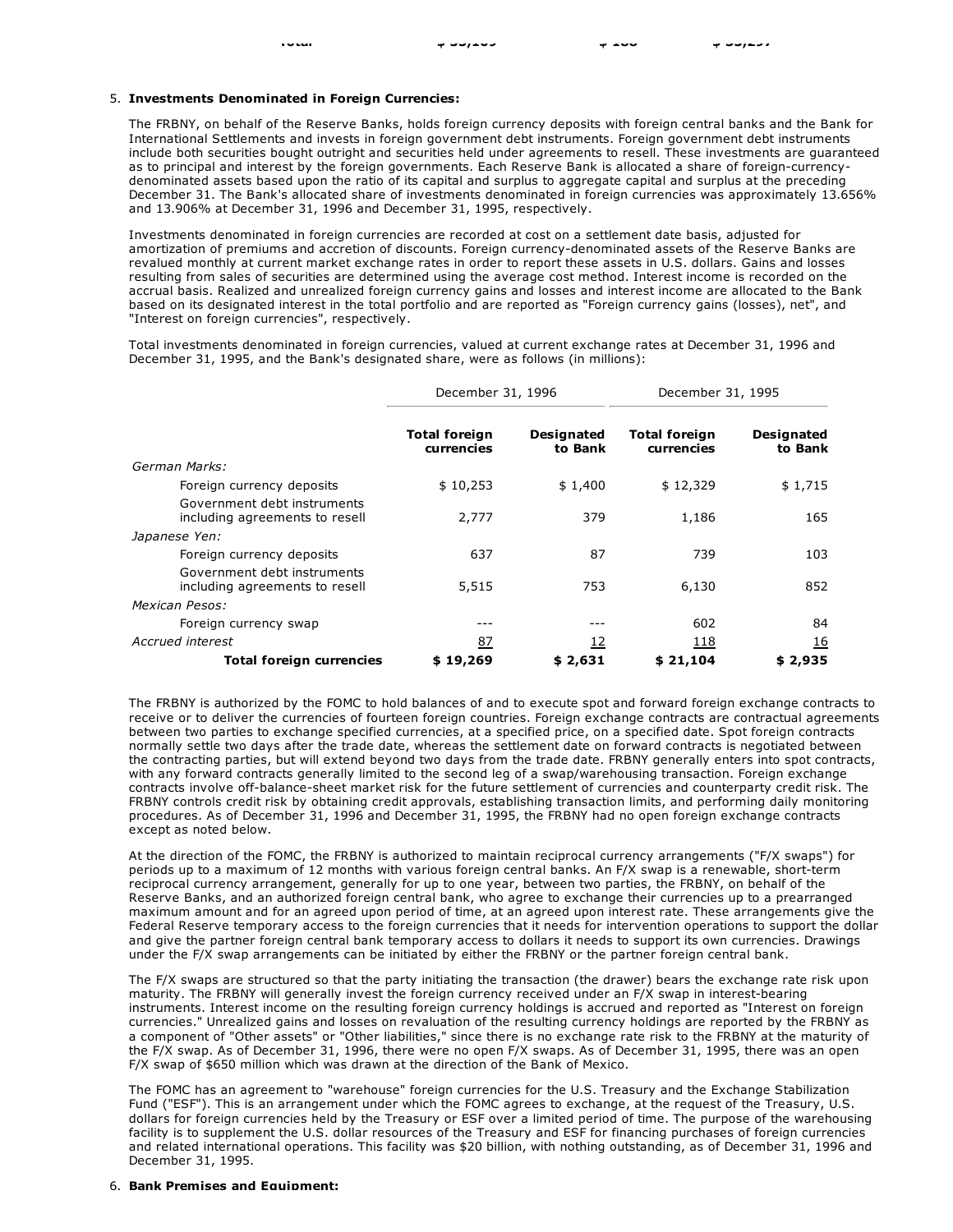#### 6. **Bank Premises and Equipment:**

A summary of bank premises and equipment at December 31, 1996 and December 31, 1995 is as follows (in millions):

|                                  | December 31, 1996 | December 31, 1995 |
|----------------------------------|-------------------|-------------------|
| Bank premises and equipment:     |                   |                   |
| Land                             | \$23              | \$23              |
| <b>Buildings</b>                 | 145               | 139               |
| Building machinery & equipment   | 35                | 35                |
| Construction in progress         | 2                 | 2                 |
| Furniture and equipment          | 124               | 115               |
|                                  | 329               | 314               |
| Less: Accumulated depreciation   | 109               | 108               |
| Bank premises and equipment, net | \$220             | \$206             |

Depreciation expense was \$16 million and \$15 million for the years ended December 31, 1996 and December 31, 1995, respectively.

The Bank leases unused space to outside tenants. These leases have terms ranging from 1 to 2 years. Rental income from such leases was \$1 million and \$2 million for the years ended December 31, 1996 and December 31, 1995, respectively. Future minimum lease payments under agreements in existence at December 31, 1996, are not material.

#### 7. **Commitments and Contingencies:**

At December 31, 1996, the Bank was obligated under noncancelable leases for premises and equipment with terms of approximately 1 year. These leases provide for increased rentals based upon increases in real estate taxes, operating costs or selected price indices.

Rental expense under operating leases for certain operating facilities, warehouses, and data processing and office equipment (including taxes, insurance and maintenance when included in rent), net of sublease rentals, was \$459 thousand and \$1 million for the years ended December 31, 1996 and December 31, 1995, respectively. Certain of the Bank's leases have options to renew. Future minimum rental payments under noncancelable operating leases and capital leases, net of sublease rentals, with terms of one year or more, at December 31, 1996, are not material.

There were no other material commitments and long-term obligations in excess of one year at December 31, 1996.

Under the Insurance Agreement of the Federal Reserve Banks dated as of June 7, 1994, each of the Reserve Banks has agreed to bear on a per incident basis, a pro rata share of losses in excess of 1% of the capital of the claiming Reserve Bank, up to 50% of total capital and surplus of all Reserve Banks. No claims were outstanding under such agreement at December 31, 1996 or December 31, 1995.

The Bank is involved in certain legal actions and claims arising in the ordinary course of business. Although it is difficult to predict the ultimate outcome of these actions, in management's opinion, based on discussions with counsel, the aforementioned litigation and claims will be resolved without material adverse effect on the financial position or results of operations of the Bank.

#### 8. **Retirement and Thrift Plans:**

#### *Retirement plans:*

The Bank currently offers two defined benefit retirement plans to its employees, based on length of service and level of compensation. Substantially all of the Bank's employees participate in the Retirement Plan for Employees of the System (the "System Plan") and the Benefit Equalization Retirement Plan (the "BEP"). These plans cover employees of the 12 Reserve Banks, the Board of Governors, and the Plan Administrative Office.

The System Plan is a multi-employer plan. Contributions are actuarially determined and fully funded by participating employers at amounts prescribed by the Plan Administrator (with the exception of a mandatory contribution of 7% of salary by certain employees of the Board of Governors that participate in the plan). No separate accounting is maintained of assets contributed by the participating employers, and net pension cost allocated to the Bank for the period is the Bank's required contribution for the period. No contributions to the System Plan were required during 1996 or 1995.

The BEP is an unfunded plan that was established January 1, 1996. Net pension cost for the period is actuarially determined and is based on the same economic and mortality assumptions used for the System plan. The Bank's projected benefit obligation and net pension costs for the BEP at December 31, 1996 and for the year then ended are not material.

#### *Thrift Plan:*

Employees of the Bank may also participate in the Thrift Plan for Employees of the Federal Reserve System (the "Thrift Plan"). The Thrift Plan is a defined contribution plan. Under the Thrift Plan, employees may contribute a percentage of their salaries up to a maximum 19% limit as prescribed by the Internal Revenue Service. Matching contributions by the Bank are based on a fixed percentage of each employee's basic contribution. Currently, the Bank matches 80% of the first 6% of salary contributed by the employee. The Bank's Thrift Plan contributions totaled \$5 million and \$4 million for the years ended December 31, 1996 and December 31, 1995, respectively, and are reflected on the Statement of Income as a component of "Salaries and other benefits."